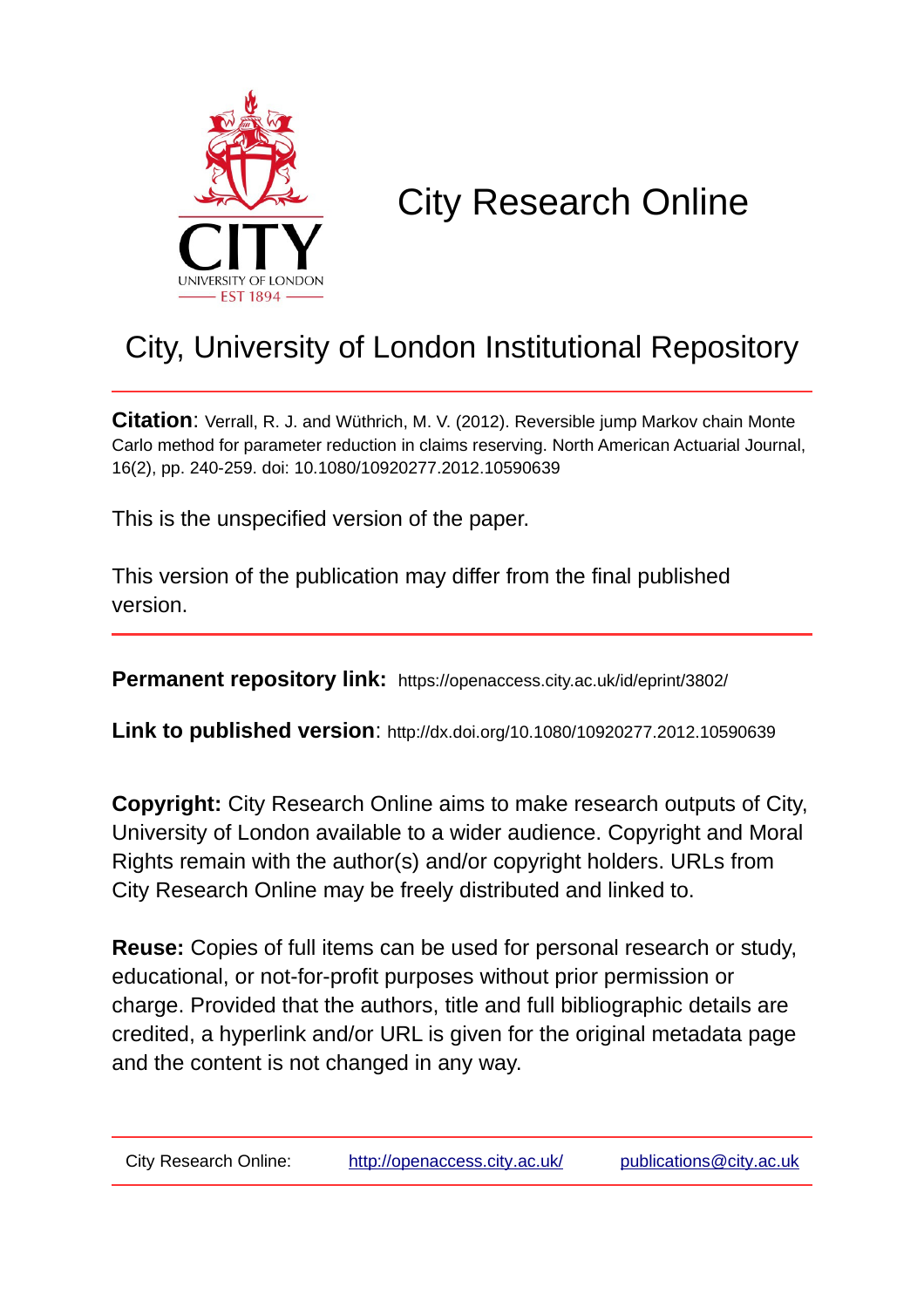## Reversible Jump Markov Chain Monte Carlo Method for Parameter Reduction in Claims Reserving

Richard J. Verrall<sup>∗</sup> Mario V. Wüthrich<sup>†</sup>

#### Abstract

This paper presents an application of reversible jump Markov chain Monte Carlo (RJMCMC) methods to the important problem of setting claims reserves in general insurance business. These reserves are necessary because the premium is received early, but claims may take years to be reported and settled. A measure of the uncertainty in these reserves estimates is also needed for solvency purposes. The RJMCMC methods described in this paper represent an improvement over the manual processes often employed in practice.

## 1 Introduction

The process of setting provisions for outstanding claims is an important part of the management of general insurance companies. It is important that sufficient capital is held in order to pay any emerging liabilities, but it is also important for the company not to over-reserve, in order that the shareholders can benefit appropriately from the profits of the company. This process requires skillful technical analysis, but it is also necessary to use sensible management judgment. This analysis and judgment appropriately combined should result in claims reserves which are sufficient for paying subsequent claims developments and which are relatively stable over time. The setting of claims reserves usually begins with a technical method applied to data in a straightforward way, followed by adjustments and fine-tuning in order to generate claims reserves that are satisfactory in all senses. Often, the starting point is a simple method such as the chain-ladder method, and one of the important aspects that then has to be further considered are tail factors to estimate the future run-off of claims beyond the latest development year so far observed. To be more specific, claims data is often studied in the form of a so-called claims

<sup>∗</sup>Cass Business School, City University, 106 Bunhill Row, London EC1Y 8T2, UK

<sup>†</sup>ETH Zurich, RiskLab Switzerland, Department of Mathematics, 8092 Zurich, Switzerland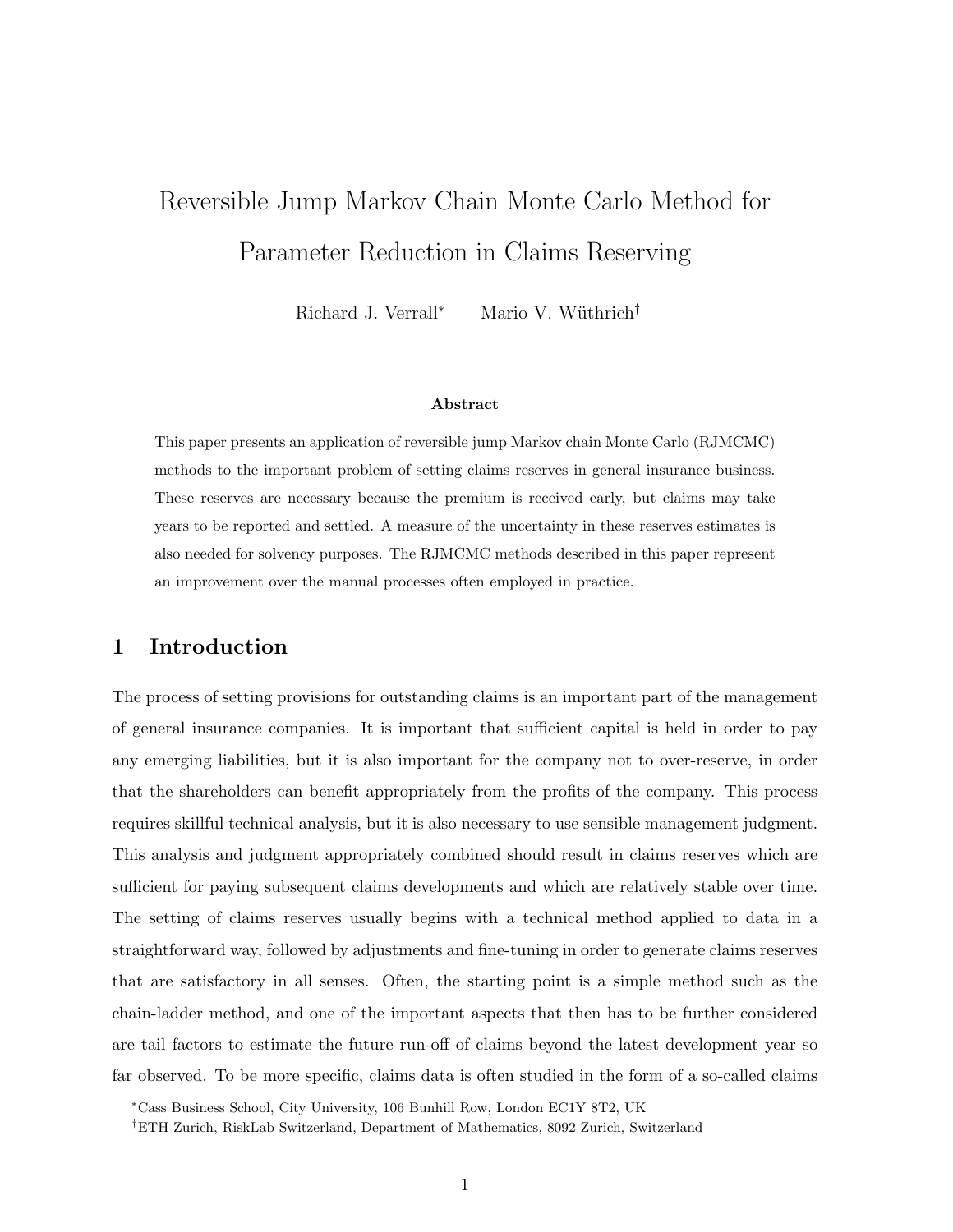development triangle, where the rows of this triangle correspond to accident years  $i \in \{0, \ldots, I\}$ and the columns correspond to development years  $j \in \{0, \ldots, I\}$ . Claims observations at time I are then collected in the upper claims development triangle

$$
\mathcal{D}_I = \{ X_{i,j}; \ i+j \le I, \ 1 \le i \le I, \ 1 \le j \le I \},\tag{1.1}
$$

and one aims to predict the lower triangle  $\mathcal{D}_{I}^{c} = \{X_{i,j}; i + j > I, 0 \leq i \leq I, 0 \leq j \leq I\}$ . As mentioned above, a common starting point is a model which specifies row parameters  $\mu_i$  and column parameters  $\gamma_j$  and then assumes a cross-classified model of the type

$$
\mathbb{E}_{\mu_i, \gamma_j} [X_{i,j}] = \mu_i \gamma_j, \quad \text{for all } i, j \in \{0, \dots, I\}. \tag{1.2}
$$

In practice this means that we need to estimate  $2(I + 1)$  parameters  $\mu_0, \ldots, \mu_I, \gamma_0, \ldots, \gamma_I$  from  $(I + 1)(I + 2)/2$  observations  $X_{i,j} \in \mathcal{D}_I$ . For example, if we have  $I = 9$  we need to estimate 20 parameters from 55 observations. In classical statistical theory, one would say that this model is over-parametrized. The over-parametrization may lead to a good alignment of the parameters to past observations  $\mathcal{D}_I$  but therefore the predictive power for the lower triangle  $\mathcal{D}_I^c$  is quite low because we have a large parameter uncertainty. The natural thing to do is to reduce the number of parameters by fitting a parametric curve to (some of) the parameters: for example De Jong-Zehnwirth [3] used a curve which is equivalent to assuming that the shape of the development pattern  $\gamma_j$  is a gamma curve. Other papers have also investigated parametric curves to model the development pattern  $\gamma_j$ , but it is often found that in practice these curves are not sufficiently flexible for most triangles of data. England-Verrall [4] suggested using generalized additive models, which apply local smoothing methods within the framework of the over-dispersed Poisson model discussed below. However, the usual (manual) process used in practice is to try to find a very simple model for the tail of the run-off, and use separate parameters for the early development years. In this paper we suggest a method to replace this judgmental process with a more automatic mathematical procedure that should produce results which are at least as good as those from the manual process. Björkwall et al.  $[1]$  have a very similar aim, but that paper uses bootstrapping methods and we believe that the method presented in this paper has a number of advantages. Thus, the aim is to model  $\gamma_0, \ldots, \gamma_{k-1}$  individually up to a truncation index  $k \in \{1, \ldots, I\}$  and then fit an exponential decay to the remaining development parameters, i.e. for  $j \in \{k, ..., I\}$  we set

$$
\gamma_j = \exp\left\{\alpha - j\beta\right\},\,
$$

for  $\alpha \in \mathbb{R}$  and  $\beta \in \mathbb{R}_+$ . It is this choice of the truncation index k which is often done rather subjectively by the modeler. Our aim in this paper is to replace this using a Bayesian claims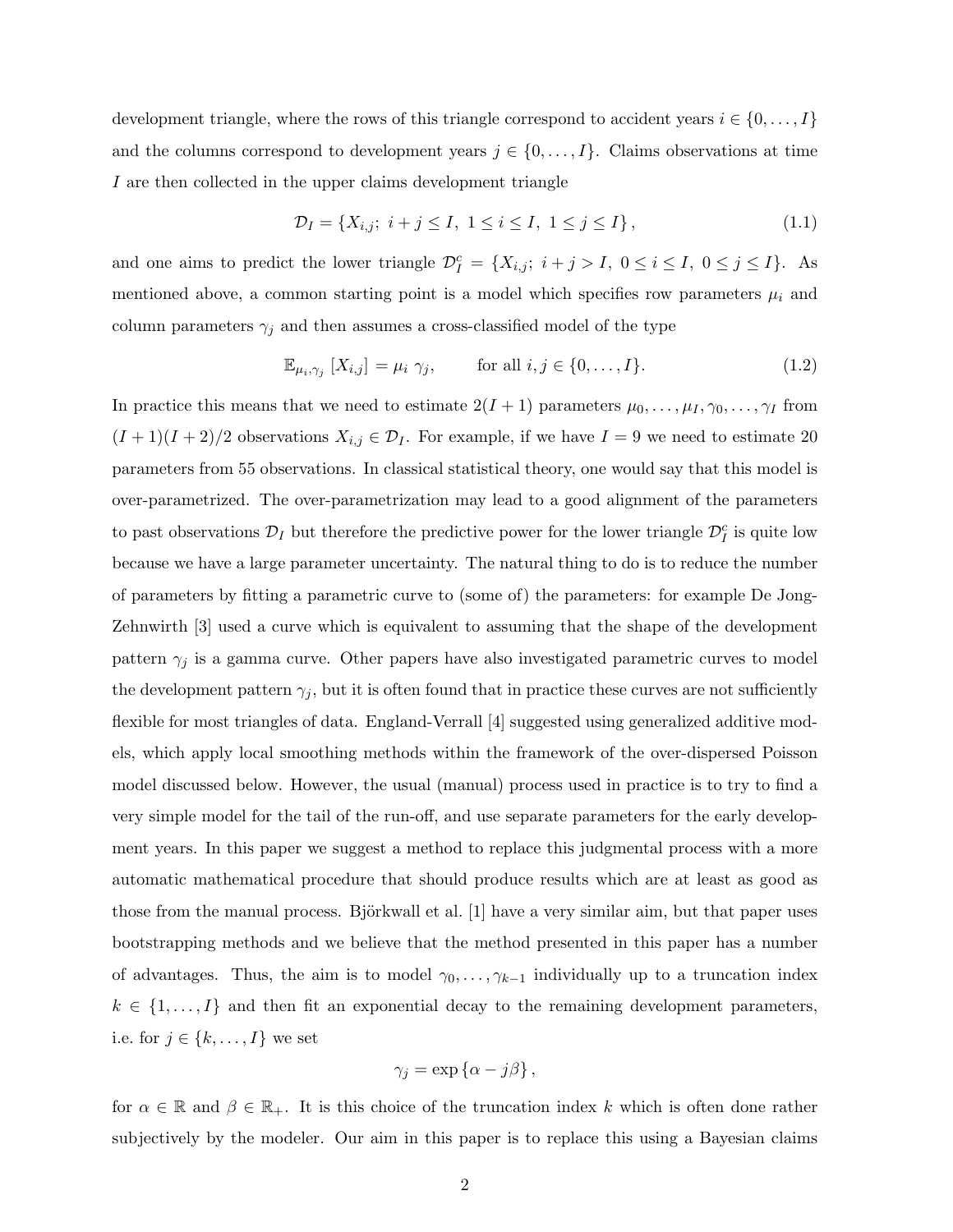reserving model. This model will decide itself which the truncation index  $k$  is, only by doing Bayesian inference from the data  $\mathcal{D}_I$ . That is, our Bayesian modeling framework will avoid any subjective choice of k but will only let the data speak. While we believe that there are some parts of the process that require expert judgment, it is also our opinion that there are times when the use of a manual procedure is inefficient and can, perhaps, give less reliable results. Thus, we believe that it is helpful to consider replacing this part of the process with our more automated method.

We study a whole family of models  $\mathcal{M}_k$ ,  $k \in \{1, ..., I\}$ , all of which have a different number of parameters. We will let the data decide which model,  $\mathcal{M}_k$ , it prefers (is the most likely for the particular data set). This problem can be solved numerically with the reversible jump Markov chain Monte Carlo (RJMCMC) method which is a particular Markov chain Monte Carlo (MCMC) method that can jump between different models  $\mathcal{M}_k$  that have different parameter sets. RJMCMC methods were developed by Green [9, 10], and these days we realize how powerful they are for model selection purposes. Verrall et al. [15] also considered a Bayesian model for the development pattern, using a different application of RJMCMC methods. Although, Verrall et al. [15] presents an interesting model, which may well be of use in practice, the model presented in this paper is much closer to the current actuarial practice. Having both of these methods available should be of benefit to actuaries, and it is possible that either one of them will become more widely used.

Organization of this paper. In Section 2 we introduce the Bayesian over-dispersed Poisson (ODP) model. The crucial definition will be that we define a whole family of prior distributions for the parameters. In Section 3 we describe in careful detail the RJMCMC method and its application to our Bayesian ODP model. Finally, in Section 4 we provide examples and several remarks. Moreover, we explain how the model is extended for tail factor estimation.

## 2 Bayesian over-dispersed Poisson model

In this section, we define the Bayesian ODP model which is used in this study. The classical ODP model introduced by Renshaw-Verrall [14] and England-Verrall [5] is one of the most popular stochastic claims reserving models. On the one hand it provides the chain-ladder reserves and on the other hand it is very easy to generate bootstrap samples from. For the calculation of predictive distributions of the lower triangle and for the study of prediction and model uncertainty it is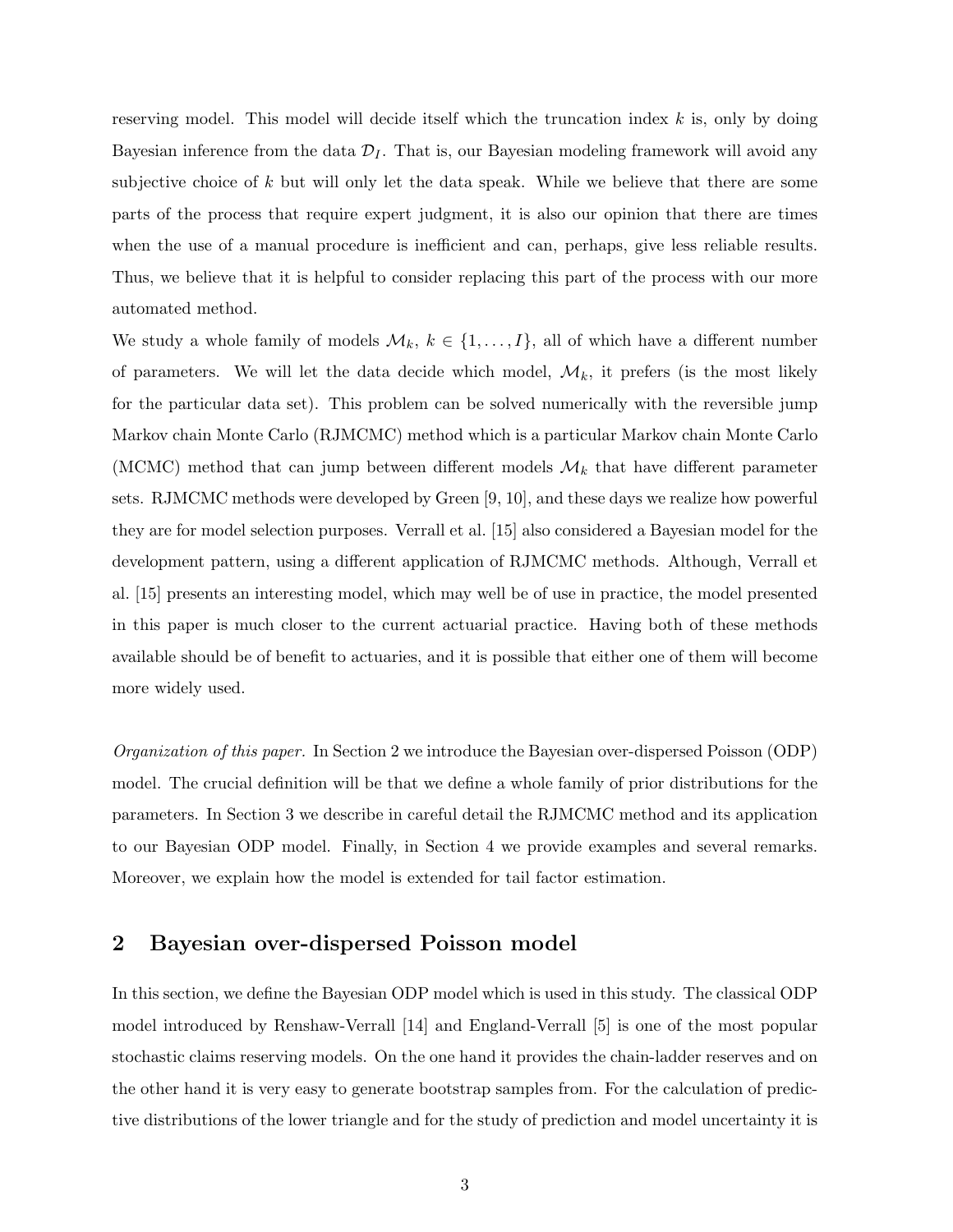often advantageous to introduce prior distributions for the parameters (including any available expert knowledge on them), see Gisler-Wüthrich [8] and Bühlmann et al. [2]. A Bayesian ODP model was briefly covered in England-Verrall [5] and discussed in detail in England et al. [6]. The latter paper only considers cross-classified models with separate parameters for each development year j, whereas we assume an exponential decay for the column parameters  $\gamma_j$  beyond the truncation index,  $j \in \{k, ..., I\}$ . This leads to a whole family of models  $\mathcal{M}_k$ ,  $k \in \{1, ..., I\}$ , and Bayesian inference method will provide posterior probabilities for these models (from which model selection can be done). This is set out formally in Model Assumptions 2.1.

Model Assumption 2.1 (Bayesian ODP model) Choose a fixed  $k \in \{1, \ldots, I\}$ . Then the Bayesian ODP model  $\mathcal{M}_k$  is given by the following model assumptions.

• Conditionally, given parameters  $\mathbf{\theta} = (\mu_0, \dots, \mu_I, \gamma_0, \dots, \gamma_I, \varphi)$ ,  $X_{i,j}$  are independent random variables with

$$
\left.\frac{X_{i,j}}{\varphi}\right|_{\boldsymbol{\vartheta}} \sim \text{Poi } (\mu_i \gamma_j/\varphi).
$$

• Assume that  $\varphi > 0$  is a given constant and that the parameter vector

$$
\theta_k = (\alpha, \beta, \mu_0, \dots, \mu_I, \gamma_0, \dots, \gamma_{k-1})
$$

has prior distribution  $p_k(\theta_k)$  with independent components satisfying

$$
\mu_i \sim \Gamma(s, s/m_i) \quad \text{for } i = 0, \dots, I,
$$
  

$$
\gamma_j \sim \Gamma(v, v/c_j) \quad \text{for } j = 0, \dots, k - 1,
$$
  

$$
\alpha \sim \mathcal{N}(a, \sigma^2), \quad \beta \sim \mathcal{N}(b, \tau^2),
$$

for given prior parameters  $m_i, s, c_j, v, \sigma, \tau > 0$  and  $a, b \in \mathbb{R}$ . Moreover, for  $j \in \{k, ..., I\}$ 

$$
\gamma_j = \exp\{\alpha - j\beta\}.
$$
\n(2.1)

Note that we model the incremental development pattern  $\gamma_j$  individually for  $j \in \{0, \ldots, k-1\}$ by gamma prior distributions, whereas for latter development periods  $j \in \{k, \ldots, I\}$  we impose an exponential decay for  $\beta > 0$ . In this way we obtain a whole family of models  $\mathcal{M}_k$  with  $k \in \{1, \ldots, I\}$  and we seek for the optimal truncation index k. Note that the choice of an exponential decay (2.1) is not really crucial for applying the RJMCMC method and we could replace this with other choices.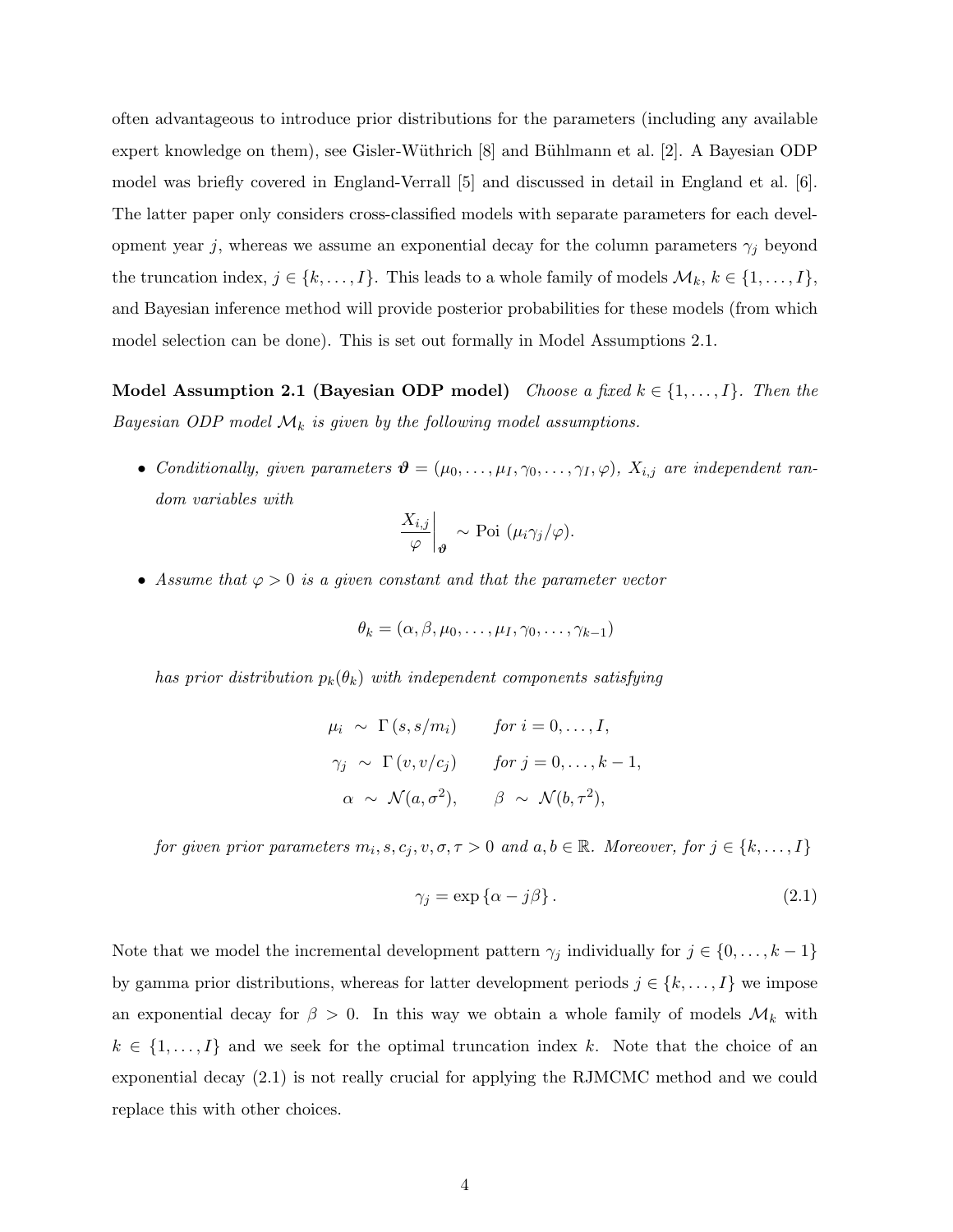Model Assumptions 2.1 give a cross-classified over-dispersed model with the first two conditional moments given by, see also  $(1.2)$ ,

$$
\mathbb{E}\left[X_{i,j}|\theta_k\right] = \mu_i \ \gamma_j \qquad \text{and} \qquad \text{Var}\left(X_{i,j}|\theta_k\right) = \varphi \ \mu_i \ \gamma_j.
$$

That is, conditional on the parameters  $\theta_k$  we obtain the classical multiplicative structure, see for example Section 2.3 in England-Verrall [5].

Assume  $\mathcal{A} \subset \{0, \ldots, I\} \times \{0, \ldots, I\}$  is a non-empty set of indexes  $(i, j)$ . The joint density in model  $\mathcal{M}_k$  of the data  $(X_{i,j})_{(i,j)\in\mathcal{A}}$  and the parameter vector  $\theta_k$  is given by

$$
f_k\left((X_{i,j})_{(i,j)\in\mathcal{A}},\theta_k\right) = f_k\left((X_{i,j})_{(i,j)\in\mathcal{A}}\middle|\theta_k\right) p_k(\theta_k)
$$
\n
$$
\propto \prod_{(i,j)\in\mathcal{A}} e^{-\frac{\mu_i\gamma_j}{\varphi}} \frac{\left(\frac{\mu_i\gamma_j}{\varphi}\right)^{X_{i,j}/\varphi}}{(X_{i,j}/\varphi)!} \prod_{i=0}^I \mu_i^{s-1} e^{-\frac{s}{m_i}\mu_i} \prod_{j=0}^{k-1} \gamma_j^{v-1} e^{-\frac{v}{c_j}\gamma_j}
$$
\n
$$
\times \exp\left\{-\frac{1}{2\sigma^2}(\alpha - a)^2\right\} \exp\left\{-\frac{1}{2\tau^2}(\beta - b)^2\right\}.
$$
\n(2.2)

The sign  $\alpha$  means up to normalizing constants. The first product on the right-hand side is the likelihood of the data  $\{X_{i,j}; (i,j) \in \mathcal{A}\}\$ , given the parameter  $\theta_k$ , the second and third products are the prior densities of  $\mu_0, \ldots, \mu_I$  and  $\gamma_0, \ldots, \gamma_{k-1}$ , respectively. The last line in (2.2) describes the prior densities of the regression parameters  $\alpha$  and  $\beta$ .

We now analyze the posterior densities of  $\theta_k$ , see also (3.1) below. Bayes' theorem gives within model  $\mathcal{M}_k$ 

$$
f_k\left(\theta_k|(X_{i,j})_{(i,j)\in\mathcal{A}}\right) \propto f_k\left((X_{i,j})_{(i,j)\in\mathcal{A}},\theta_k\right).
$$

Moreover, we compare the different models  $\mathcal{M}_k$  using the RJMCMC method which attaches posterior probabilities also to the different models  $\mathcal{M}_k$ .

## 3 Bayesian model selection

#### 3.1 Reversible jump Markov chain Monte Carlo method

In this outline we closely follow Johansen et al.  $[12]$ . Assume we have I different models  $\mathcal{M}_k = \{f_k(\cdot|\theta_k); \ \theta_k \in \mathbf{\Theta}_k\}$ , where  $\mathbf{\Theta}_k$  denotes the parameter space of model  $k \in \{1, \ldots, I\}$ and  $f_k(\cdot|\theta_k)$  is the probability density in model k for given parameter  $\theta_k \in \mathbf{\Theta}_k$ .

Assume we have observation y from model  $\mathcal{M}_k$  but we do not know from which underlying parameter  $\theta_k \in \Theta_k$  this observation was generated. Using Bayesian inference methods we choose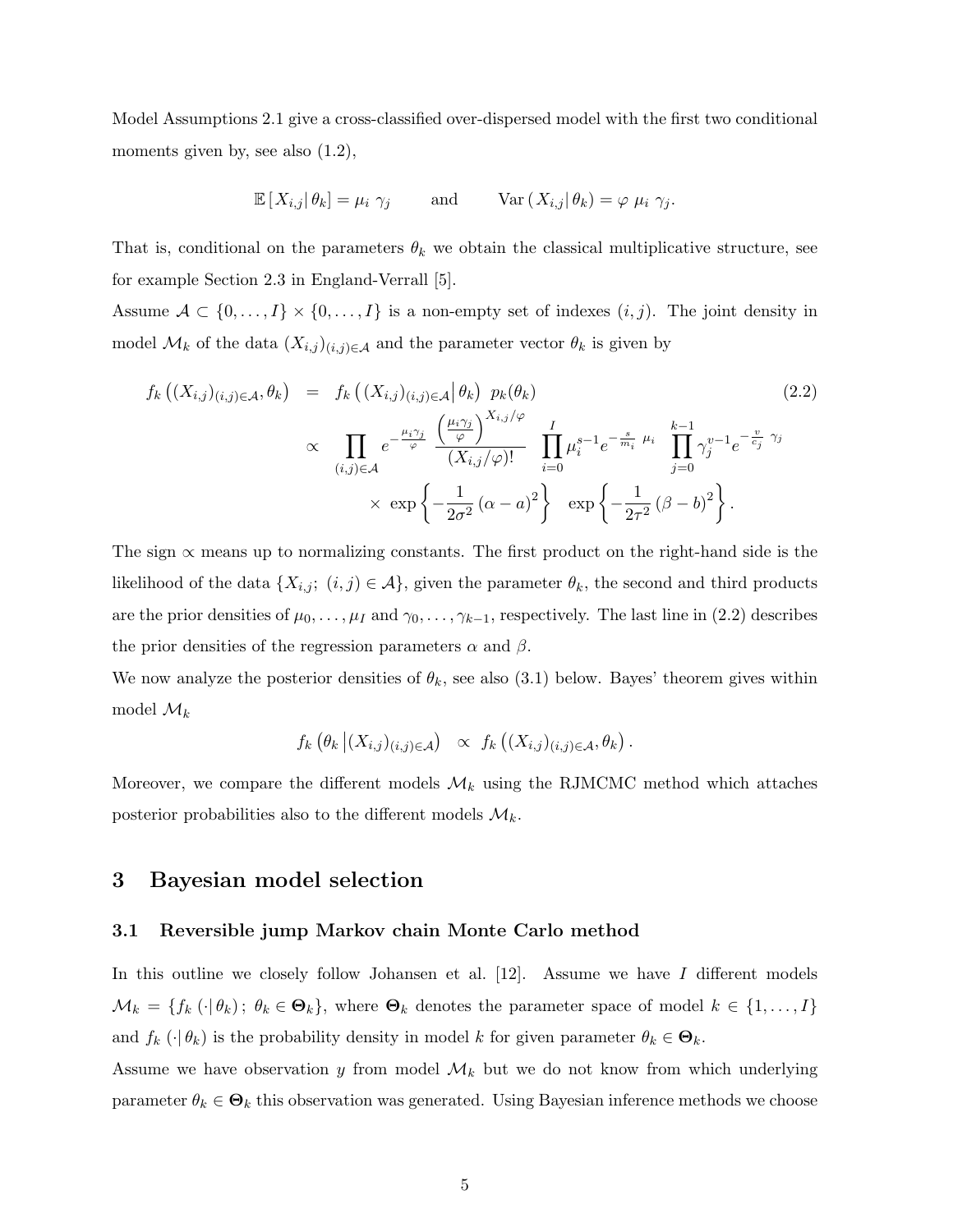a prior density  $p_k(\theta_k)$  on the parameter space  $\Theta_k$  and then calculate the posterior distribution of  $\theta_k$ , given the observation y. This posterior distribution is given by the density

$$
p_k(\theta_k|y) \propto f_k(y|\theta_k) p_k(\theta_k), \qquad (3.1)
$$

where the proportionality sign  $\propto$  means up to the normalizing constant. The posterior density (3.1) describes how we learn from an observation y for the true underlying parameter  $\theta_k \in \mathbf{\Theta}_k$ . The situation now becomes more involved if we do not know from which model  $\mathcal{M}_k$ ,  $k \in$  $\{1, \ldots, I\}$ , this data y was generated. Therefore, we do not only make Bayesian inference on the model parameter  $\theta_k \in \mathbf{\Theta}_k$  but also on the model  $\mathcal{M}_k$ ,  $k \in \{1, \ldots, I\}$ , itself. We choose a prior distribution on the model space and we denote this prior distribution by

$$
p(\mathcal{M}_k) > 0
$$
 with  $\sum_{k=1}^I p(\mathcal{M}_k) = 1.$ 

The posterior distribution on the model and parameter space, given observation  $y$ , is given by

$$
p(\mathcal{M}_k, \theta_k | y) \propto f_k(y | \theta_k) p_k(\theta_k) p(\mathcal{M}_k).
$$
 (3.2)

If we are only interested in the model selection problem, Bayesian inference provides the posterior density

$$
p(\mathcal{M}_k|y) = \int_{\Theta_k} p(\mathcal{M}_k, \theta_k|y) \, d\theta_k \propto p(\mathcal{M}_k) \, \int_{\Theta_k} f_k(y|\theta_k) \, p_k(\theta_k) \, d\theta_k.
$$

We can now either choose the model  $\mathcal{M}_k$  with the highest posterior probability  $p(\mathcal{M}_k|y)$  for further modeling or we can perform model averaging using these posterior probabilities as weights. MCMC methods are powerful simulation techniques which help to find these posterior distributions  $p(M_k|y)$  and  $p(M_k, \theta_k|y)$  numerically, see Gilks et al. [7]. Mainly, the Metropolis-Hastings (MH) [13, 11] algorithm and the Gibbs sampler (which is a special case of the MH block sampler) are applied. However, the MCMC methods are more involved if we allow the algorithm to jump between different models (trans-dimensional simulations). One reason therefore is that the parameter spaces  $\Theta_k \subset \mathbb{R}^{d_k}$  may have different dimensions  $d_k$ , and that the space

$$
\Theta = \bigcup_{k \in \{1, \dots, I\}} \{k\} \times \Theta_k \tag{3.3}
$$

may not be well-behaved. Green [9, 10] has developed the RJMCMC method which can deal with such situations (see also Johansen et al. [12], Chapter 6). The idea is to generate a Markov chain  $(\Theta^{(t)})_{t\geq 0} = (k^{(t)}, \theta_{k^{(t)}}^{(t)})_{t\geq 0}$  whose stationary limit distribution is given by (3.2). In order to make this work we need to carefully model such a Markov chain on an extension of Θ that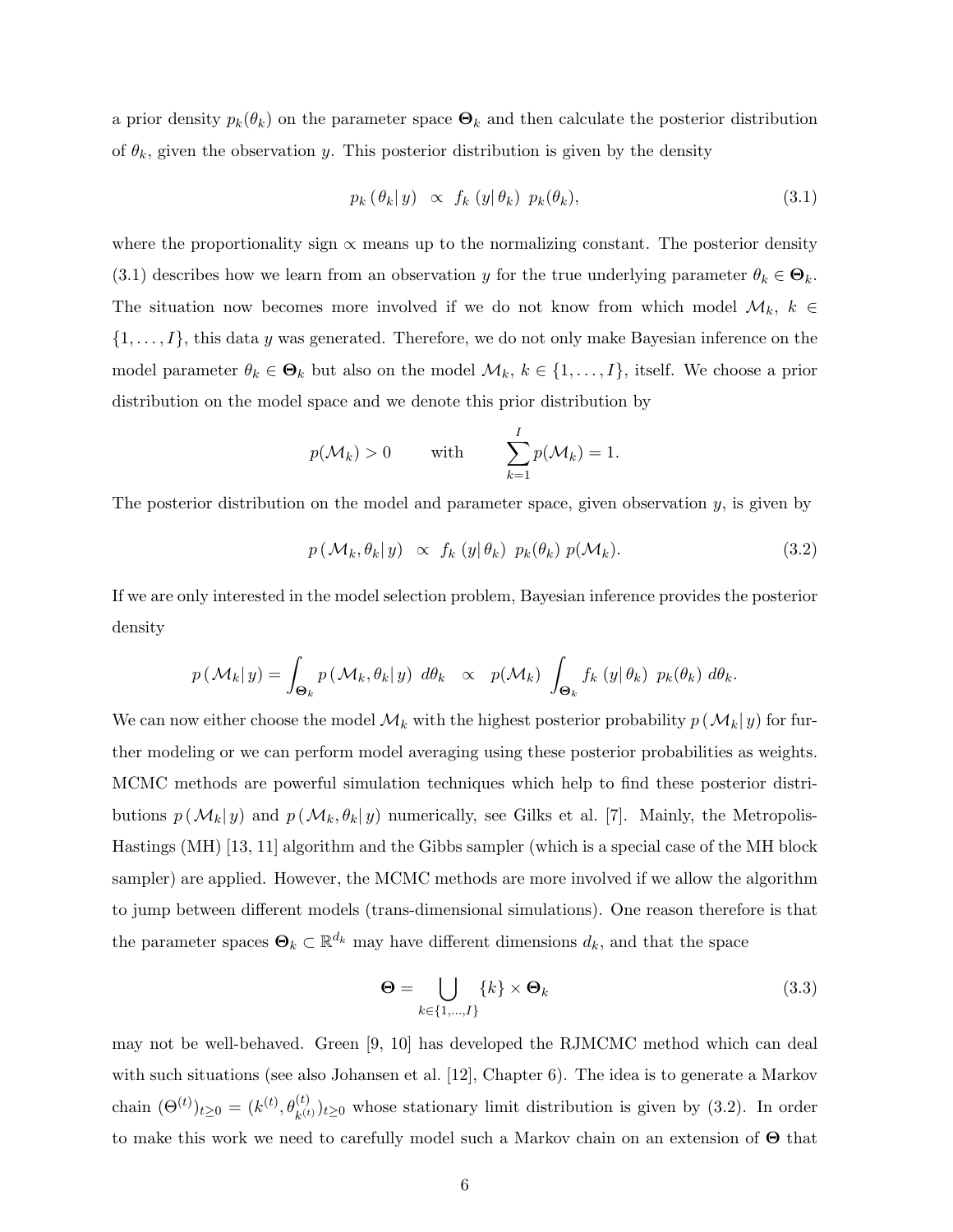takes care of the different dimensions  $d_k$  of the models  $\mathcal{M}_k$ . The RJMCMC algorithm goes as follows:

#### Algorithm 3.1 (RJMCMC algorithm)

- (1) Initialize  $\Theta^{(0)}$  (fix one  $k^{(0)}$  and then e.g. choose the MLE for  $\theta_{k(0)}^{(0)}$  $\kappa^{(0)}_{k^{(0)}}$  in this particular model).
- (2) For  $t \geq 0$  do
	- (a) select a model  $\mathcal{M}_{k^*}$  with proposal probability  $k^* \sim q\left(\cdot\vert k^{(t)}\right);$
	- (b) if  $k^* = k^{(t)}$  then update the parameters using the classical MH algorithm which provides  $\theta_{k^*}^{(t+1)}$  $_{k^*}^{(t+1)}$  (from  $\theta_{k^*}^{(t)}$  $(k)$  and set  $\Theta^{(t+1)} = (k^*, \theta_{k^*}^{(t+1)})$ ; go to item (d);
	- (c) otherwise (if  $k^* \neq k^{(t)}$ ) then
		- generate  $u^{(t)}$  from distribution  $g_{k^{(t)} \to k^*}$   $\left( \cdot \right)$  $\theta_{_{\scriptscriptstyle L(t)}}^{(t)}$  $\left(\begin{matrix} t\end{matrix}\right),\ k^{(t)}$
		- set  $(\theta_{k^*}^*, u^*) = T_{k^{(t)} \to k^*} \left( \theta_{k^{(t)}}^{(t)} \right)$  $_{k\left( t\right) }^{\left( t\right) },u^{\left( t\right) }\Big),$
		- calculate the acceptance probability  $\alpha(t \to *)$  which is the minimum of 1 and

$$
\frac{p(\mathcal{M}_{k^*}, \theta_{k^*}^* | y)}{p(\mathcal{M}_{k^{(t)}}, \theta_{k^{(t)}}^{(t)} | y)} \frac{q(k^{(t)} | k^*)}{q(k^* | k^{(t)})} \frac{g_{k^* \to k^{(t)}}(u^* | \theta_{k^*}^*)}{g_{k^{(t)} \to k^*}(u^{(t)} | \theta_{k^{(t)}}^{(t)})} \left| \frac{\partial T_{k^{(t)} \to k^*}(\theta_{k^{(t)}}^{(t)}, u^{(t)})}{\partial (\theta_{k^{(t)}}^{(t)}, u^{(t)})} \right|, \tag{3.4}
$$

- with acceptance probability  $\alpha(t \to *)$  set  $\Theta^{(t+1)} = \Theta^{(t)} = (k^*, \theta^*_{k^*})$  and otherwise keep  $\Theta^{(t+1)} = (k^{(t)}, \theta_{k^{(t)}}^{(t)});$
- (d) iterate this procedure under item (2).

Under appropriate assumptions this algorithm provides a Markov chain  $(\Theta^{(t)})_{t\geq0}=(k^{(t)},\theta^{(t)}_{k^{(t)}})_{t\geq0}$ whose stationary limit distribution is the target posterior distribution  $p(\mathcal{M}_k, \theta_k | y)$ . These assumptions require a careful choice of the proposal distributions, essentially they should be such that we obtain an irreducible and aperiodic Markov chain. Moreover, the choices of the distributions  $g_{k\to k^*}(\cdot|\cdot)$  and the functions  $T_{k\to k^*}(\cdot,\cdot)$  need to fulfill the following requirement:

The functions  $T_{k\to k^*}$  should be a diffeomorphism with  $T_{k^*\to k} = T_{k\to k}^{-1}$  $\sum_{k\to k^*}^{n-1}$ . This implies that  $(\theta_{k^*}^*, u^*)$ and  $(\theta_{h(t)}^{(t)}$  $(k)$ ,  $(u(t))$  need to have the same dimension. We describe our choices in detail in the next subsection.

#### 3.2 Application of the reversible jump algorithm

Our aim now is to apply the RJMCMC algorithm to the Bayesian ODP Model 2.1 and optimize over the different truncation indexes  $k \in \{1, ..., I\}$ . Note that model  $\mathcal{M}_k$  has a  $(2 + I + 1 + k)$ -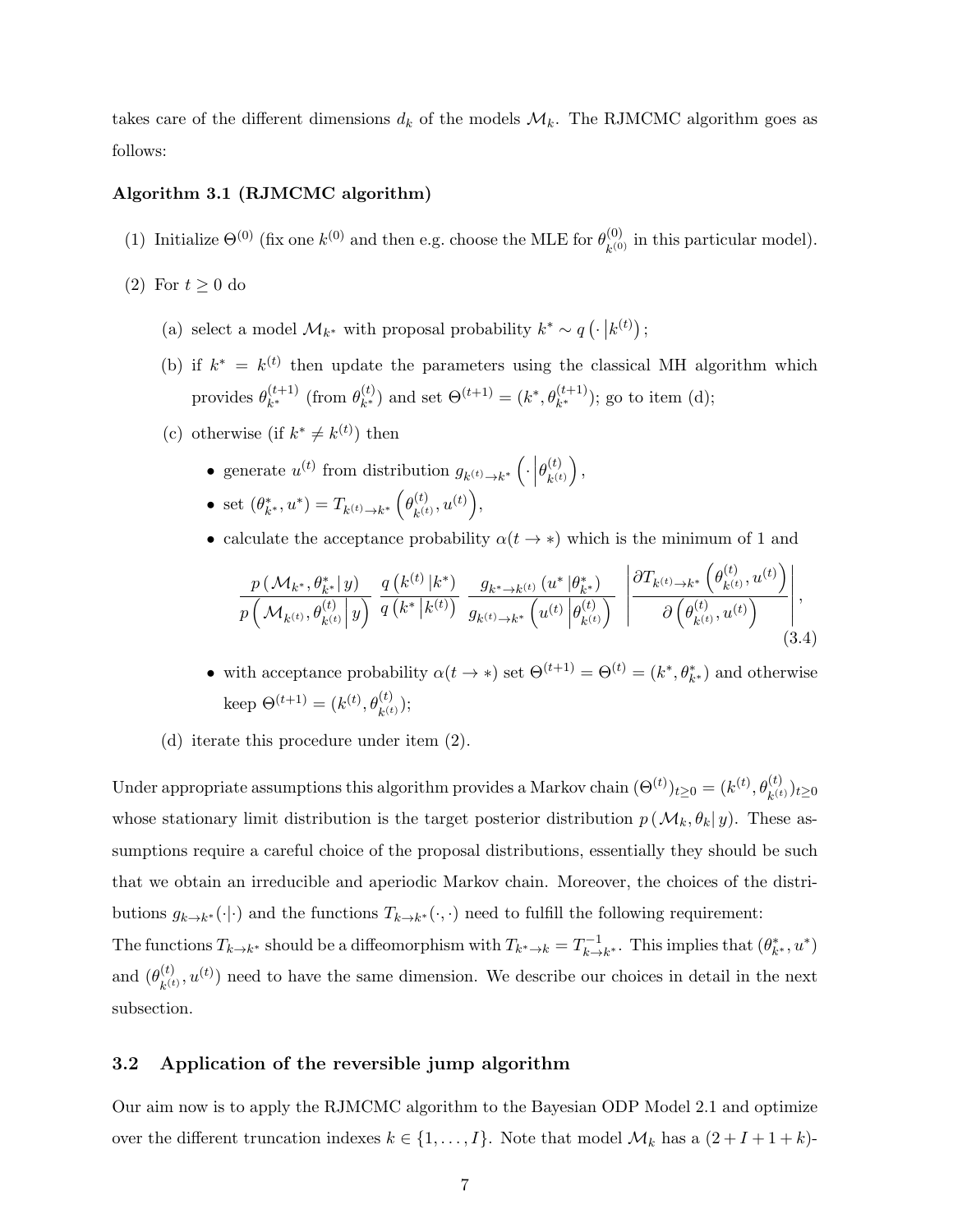dimensional parameter space  $\Theta_k$ . Having no prior preference for one of the models we set

$$
p(\mathcal{M}_k) = 1/I \qquad \text{for all } k \in \{1, \dots, I\}. \tag{3.5}
$$

We insert this choice (3.5) together with data  $\mathcal{D}_I$ , see (1.1), and we see that the last term in (3.2) disappears in the proportionality sign and we are left with (2.2) setting  $\mathcal{A} = \{(i, j); i + j \leq I\}$ for the posterior distribution, i.e. the posterior density is given by

$$
p(\mathcal{M}_k, \theta_k | \mathcal{D}_I) \propto f_k(\mathcal{D}_I | \theta_k) p_k(\theta_k).
$$

We now describe all steps in the RJMCMC Algorithm 3.1 for our Bayesian ODP Model 2.1.

Step (2a) of RJMCMC. We need to choose the proposal distributions  $q(\cdot|\cdot)$ . For  $k \in$  $\{2,\ldots,I-1\}$  we choose  $q(k-1|k) = q(k|k) = q(k+1|k) = 1/3$ . Moreover,  $q(1|1) = 2/3$ and  $q(2|1) = 1/3$  as well as  $q(I|I) = 2/3$  and  $q(I - 1|I) = 1/3$ . These choices imply that we only do model jumps to next neighbor models  $k \to k + 1$  and  $k \to k - 1$ , and moreover these jump probabilities are chosen such that the second term in the acceptance probability  $\alpha(t \to *)$ cancels, see (3.4).

**Step (2b) of RJMCMC.** If  $k^* = k^{(t)}$  we set  $k^{(t+1)} = k^{(t)}$  and we apply the MH block sampler which consists of three steps:

*Step 1:* We update  $(\mu_0^{(t)})$  $\overset{(t)}{0},\ldots,\overset{(t)}{\mu_{I}^{(t)}}$  $\mathcal{U}_I^{(t)}$  using the Gibbs sampler. Note that within model  $\mathcal{M}_{k^{(t)}}$ 

$$
p\left(\mu_0,\ldots,\mu_I\left|\alpha^{(t)},\beta^{(t)},\gamma^{(t)}_0,\ldots,\gamma^{(t)}_{k^{(t)}-1},\mathcal{D}_I\right.\right)
$$

are independent (in  $\mu_i$ ) gamma densities with parameters

$$
s \ \mapsto \ s_i^{post} = s + \frac{1}{\varphi} \sum_{j=0}^{I-i} X_{i,j} \qquad \text{and} \qquad \frac{s}{m_i} \ \mapsto \ \left(\frac{s}{m_i}\right)_i^{post} = \frac{s}{m_i} + \frac{1}{\varphi} \sum_{j=0}^{I-i} \gamma_j^{(t)},
$$

where we set  $\gamma_j^{(t)} = \exp\{\alpha^{(t)} - j\beta^{(t)}\}\$  for  $j \in \{k^{(t)}, \ldots, I\}$ . Therefore, we can directly generate

$$
\mu_0^{(t+1)}, \ldots, \mu_I^{(t+1)} \sim p\left(\cdot\left|\alpha^{(t)}, \beta^{(t)}, \gamma_0^{(t)}, \ldots, \gamma_{k^{(t)}-1}^{(t)}, \mathcal{D}_I\right.\right).
$$

This updates the parameters  $\mu_0, \ldots, \mu_I$ .

*Step 2:* We update  $(\gamma_0^{(t)})$  $\gamma^{(t)}_0,\ldots,\gamma^{(t)}_{k^{(t)}}$  $\binom{t}{k(t)}$  also using the Gibbs sampler. Note that within model  $\mathcal{M}_{k^{(t)}}$ 

$$
\gamma_0^{(t+1)}, \ldots, \gamma_{k^{(t)}-1}^{(t+1)} \sim p\left(\cdot\left|\alpha^{(t)}, \beta^{(t)}, \mu_0^{(t+1)}, \ldots, \mu_I^{(t+1)}, \mathcal{D}_I\right)\right)
$$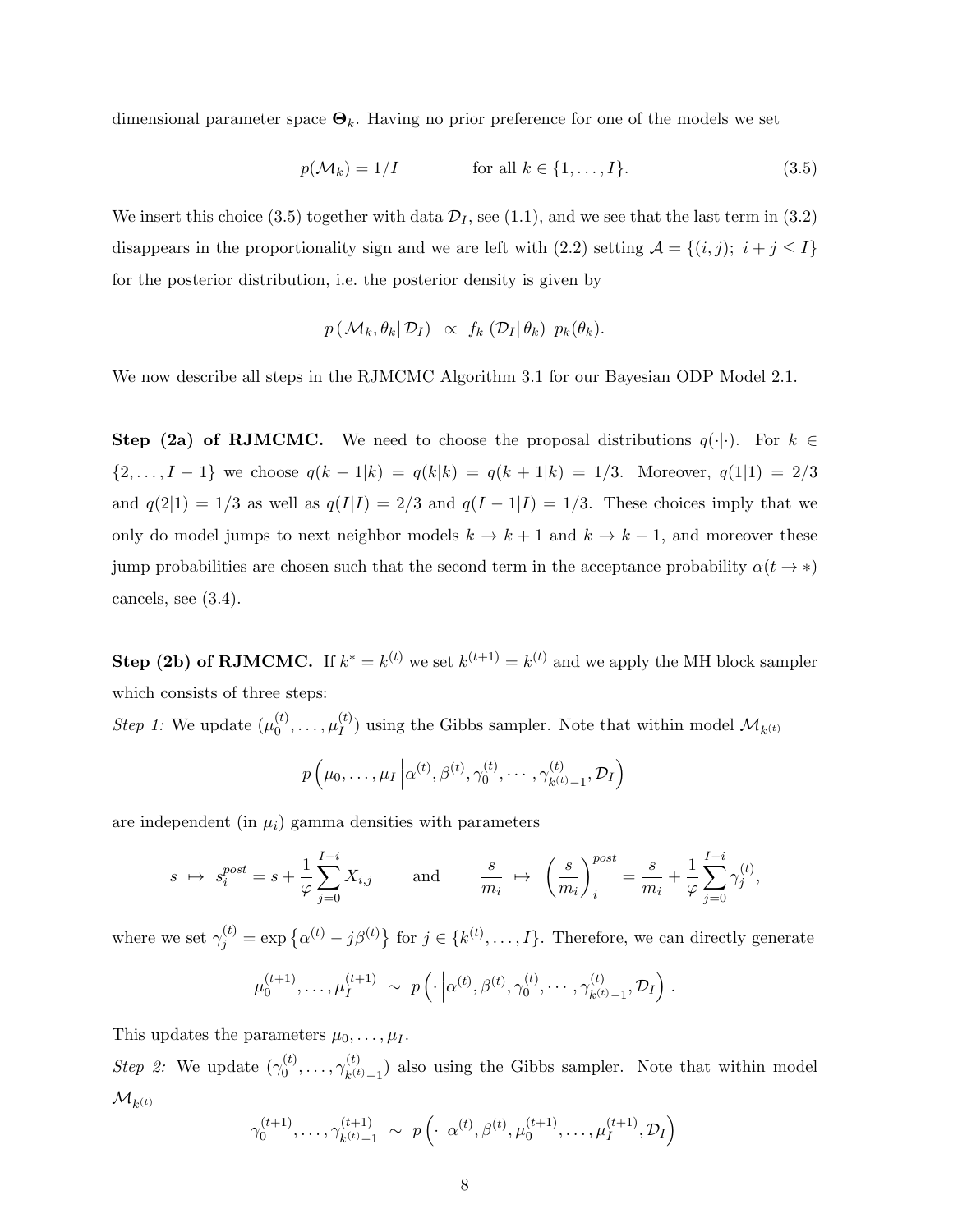are independent (in  $\gamma_i^{(t+1)}$  $j_j^{(l+1)}$  gamma densities with parameters

$$
v \rightarrow v_j^{post} = v + \frac{1}{\varphi} \sum_{i=0}^{I-j} X_{i,j}
$$
 and  $\frac{v}{c_j} \rightarrow \left(\frac{v}{c_j}\right)_j^{post} = \frac{v}{c_j} + \frac{1}{\varphi} \sum_{i=0}^{I-j} \mu_i^{(t+1)}$ .

Therefore, we can directly generate the updated parameters  $\gamma_0^{(t+1)}$  $\gamma_0^{(t+1)}, \ldots, \gamma_{k^{(t)}-}^{(t+1)}$  $\binom{(t+1)}{k(t)-1}$  from these gamma densities.

Step 3. We update  $(\alpha^{(t)}, \beta^{(t)})$ . This update is done using the classical MH algorithm, see for example Section 4.4 in Wüthrich-Merz [16]. The relevant density in  $(\alpha, \beta)$  for this update is proportional to (as a function of  $\alpha$  and  $\beta$ )

$$
\prod_{j=k^{(t)}}^{I} \left[ e^{-\exp\{\alpha-j\beta\}} \sum_{i=0}^{I-j} \frac{\mu_i^{(t+1)}}{\varphi} \left( \exp\{\alpha-j\beta\} \right) \right] \stackrel{I-j}{\stackrel{\sim}{\sim}} \frac{x_{i,j}}{\varphi} \right] \exp\left\{-\frac{1}{2\sigma^2} (\alpha-a)^2\right\} \exp\left\{-\frac{1}{2\tau^2} (\beta-b)^2\right\}.
$$

Thus, we have an explicit form for which the MH algorithm provides the update  $(\alpha^{(t)}, \beta^{(t)}) \rightarrow$  $(\alpha^{(t+1)}, \beta^{(t+1)})$ .

Combining Steps 1-3 provides the updated parameter

$$
\Theta^{(t+1)} = (k^{(t+1)}, \theta_{k^{(t+1)}}^{(t+1)}) = \left( k^{(t+1)}, (\alpha^{(t+1)}, \beta^{(t+1)}, \mu_0^{(t+1)}, \dots, \mu_I^{(t+1)}, \gamma_0^{(t+1)}, \dots, \gamma_{k^{(t)}-1}^{(t+1)}) \right).
$$

**Step (2c) of RJMCMC.** We need to choose the proposal distributions  $g_{k\to k^*}(\cdot|\theta_k)$  and the functions  $T_{k\to k^*}(\cdot, \cdot)$ . Since we only allow for next neighbor jumps we have that  $k^* = k \pm 1$ . Case 1: Assume  $k^{(t)} < I$  and  $k^* = k^{(t)} + 1$ , i.e. we add a parameter  $\gamma_{k^{(t)}}$  to the model. In this case we choose

$$
u^{(t)} \sim g_{k^{(t)} \to k^{(t)} + 1}(\cdot | \theta_{k^{(t)}}^{(t)}) \stackrel{(d)}{=} \Gamma\left(v^*, v^*/\exp\left\{\alpha^{(t)} - k^{(t)}\beta^{(t)}\right\}\right),
$$

for  $\theta_{l(t)}^{(t)}$  $\mathbf{h}_{k^{(t)}}^{(t)} = (\alpha^{(t)}, \beta^{(t)}, \mu_0^{(t)})$  $\stackrel{(t)}{0},\ldots,\mu_I^{(t)}$  $_I^{(t)}, \gamma_0^{(t)}$  $\gamma^{(t)}_0,\ldots,\gamma^{(t)}_{k^{(t)}}$  $(k)$ <sub>k</sub> $(t)$ <sub>1</sub>) and given  $v^* > 0$ . We set

$$
\theta_{k^*}^* = T_{k^{(t)} \to k^{(t)} + 1} \left( \theta_{k^{(t)}}^{(t)}, u^{(t)} \right) = \left( \theta_{k^{(t)}}^{(t)}, u^{(t)} \right) = \left( \alpha^{(t)}, \beta^{(t)}, \mu_0^{(t)}, \dots, \mu_I^{(t)}, \gamma_0^{(t)}, \dots, \gamma_{k^{(t)} - 1}^{(t)}, u^{(t)} \right),
$$

i.e.  $T_{k^{(t)}\to k^{(t)}+1}$  is simply the identity matrix from  $\mathbb{R}^{2+(I+1)+k^{(t)}+1} \to \mathbb{R}^{2+(I+1)+k^{(t)}+1}$ . This implies that the matrix  $T_{k^{(t)}+1\to k^{(t)}} = T_{k^{(t)}}^{-1}$  $\sum_{k=1}^{n-1} k(t) \rightarrow k(t) + 1$  is also the identity matrix and the determinant of the Jacobian (last term in the acceptance probability  $\alpha(t \to *)$ , see (3.4)) disappears. Note that the only parameter that differs is the one corresponding to development period  $k^{(t)}$ . Therefore, the acceptance probability has quite a simple form (see also  $(2.2)$ ,  $(3.2)$  and step  $(2a)$ ): set  $k = k^{(t)}$ ,  $\gamma_k^{(t)} = \exp\{\alpha^{(t)} - k^{(t)}\beta^{(t)}\}$  and  $\gamma_k^* = u^{(t)}$  then we have acceptance probability

$$
\alpha(t \rightarrow *) = \min \left\{ 1 \; , \; \prod_{i=0}^{I-k} \left[ \frac{e^{-\frac{\mu_i^{(t)} \gamma_k^*}{\varphi}} \; \left(\gamma_k^*\right)^{\frac{X_{i,k}}{\varphi}}}{e^{-\frac{\mu_i^{(t)} \gamma_k^*(t)}{\varphi}} \left(\gamma_k^{(t)}\right)^{\frac{X_{i,k}}{\varphi}}}\right] \; \frac{\frac{(v/c_k)^v}{\Gamma(v)} (\gamma_k^*)^{v-1} e^{-\frac{v}{c_k} \gamma_k^*}}{\frac{(v^*/\gamma_k^{(t)})^{v^*}}{\Gamma(v^*)} (\gamma_k^*)^{v^*-1} e^{-\frac{v^*}{\gamma_k^{(t)}} \gamma_k^*}} \right\}.
$$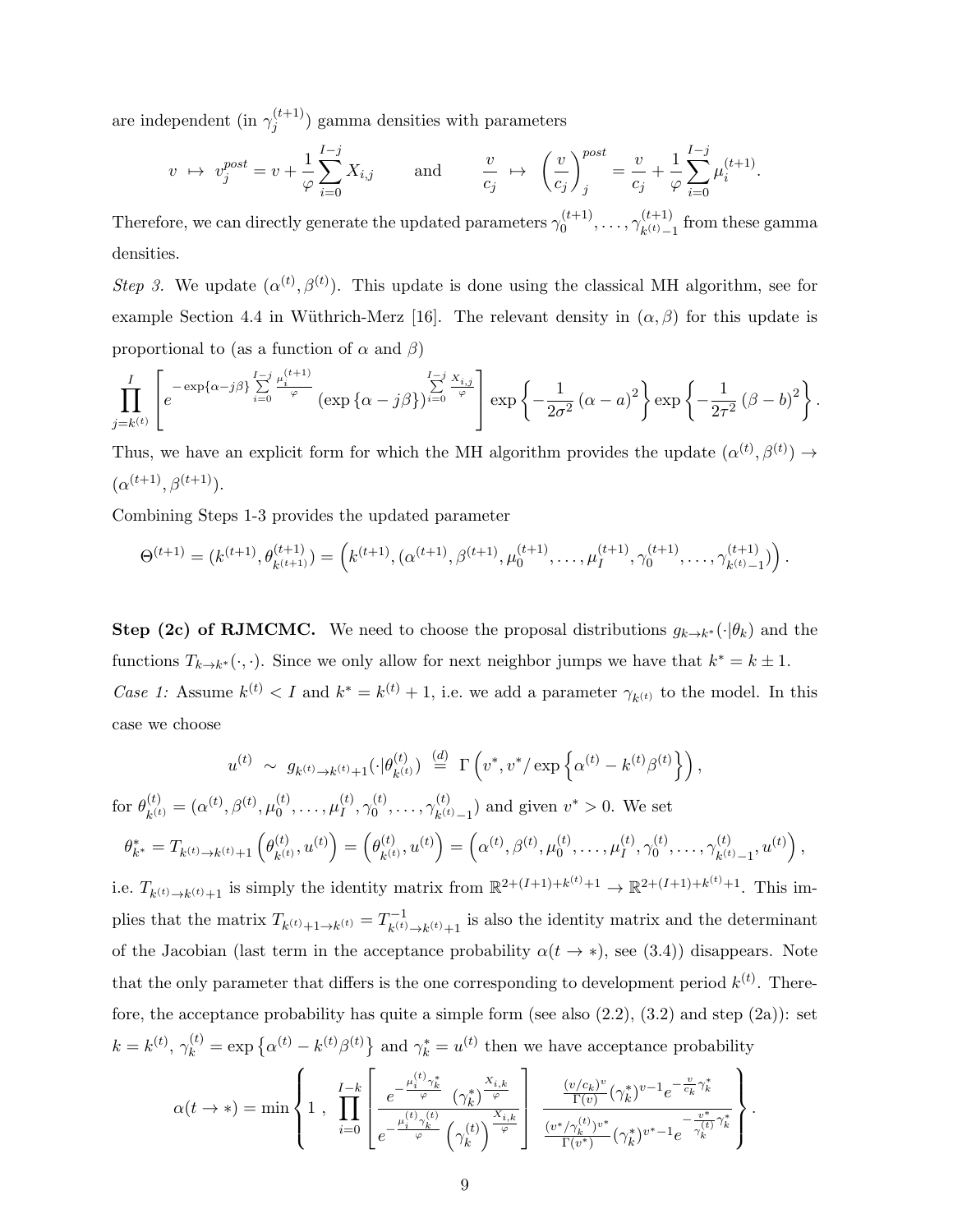Case 2: Assume  $k^{(t)} > 2$  and  $k^* = k^{(t)} - 1$ , i.e. we subtract one parameter  $\gamma_{k^{(t)}-1}$  from the model. In this case we set

$$
(\theta_{k^*}^*, u^*) = T_{k^{(t)} \to k^{(t)} - 1} \left( \theta_{k^{(t)}}^{(t)} \right) = \theta_{k^{(t)}}^{(t)} = \left( \alpha^{(t)}, \beta^{(t)}, \mu_0^{(t)}, \dots, \mu_I^{(t)}, \gamma_0^{(t)}, \dots, \gamma_{k^{(t)} - 2}^{(t)}, \gamma_{k^{(t)} - 1}^{(t)} \right),
$$

i.e.  $u^* = \gamma_{k}^{(t)}$  $\kappa^{(t)}_{k(t)-1}$ . Note that the only parameter that is relevant is the one corresponding to development period  $k^{(t)} - 1$ . Therefore, the acceptance probability has again a simple form:  $k^* = k^{(t)} - 1$  set  $\gamma_{k^*}^* = \exp\left\{\alpha^{(t)} - k^*\beta^{(t)}\right\}$  then we have acceptance probability

$$
\alpha(t \rightarrow *) = \min \left\{ 1 \; , \; \prod_{i=0}^{I-k^*} \left[ \frac{e^{-\frac{\mu_i^{(t)} \gamma^*_{k^*}}{\varphi}}}{e^{-\frac{\mu_i^{(t)} \gamma^*_{k^*}}{\varphi}} \left( \gamma^*_{k^*} \right)^{\frac{X_{i,k^*}}{\varphi}}}{\left( \gamma^*_{k^*} \right)^{\frac{X_{i,k^*}}{\varphi}}} \right] \; \frac{\frac{(v^*/\gamma^*_{k^*})^{v^*}}{\Gamma(v^*)} (\gamma^{{(t)}}_{k^*})^{v^*-1} e^{-\frac{v^*}{\gamma^*_{k^*}} \gamma^{{(t)}}_{k^*}}}{\frac{(v/c_{k^*})^v}{\Gamma(v)} (\gamma^{{(t)}}_{k^*})^{v-1} e^{-\frac{v}{c_{k^*}} \gamma^{{(t)}}_{k^*}}}\right\}.
$$

This details all the steps that are necessary for the implementation of the RJMCMC Algorithm 3.1 in the Bayesian ODP Model 2.1 for the prior choices (3.5).

## 4 Examples

#### 4.1 Predictive modeling

The ultimate goal is to predict the lower triangle  $\mathcal{D}_I^c$  based on the information collected in the upper triangle  $\mathcal{D}_I$ . As described in Verrall et al. [15], formulas (12)-(13), there are two different ways to consider predictive distributions of  $\mathcal{D}_I^c$ , based on  $\mathcal{D}_I$ : (i) either we choose the model  $\mathcal{M}_k$  that has the largest posterior probability  $p(\mathcal{M}_k|\mathcal{D}_I)$  and then make predictions within this model; (ii) or we make model averaging over all models  $\mathcal{M}_k$ ,  $k \in \{1, \ldots, I\}$ , according to their posterior distributions. We can either study  $f(\mathcal{D}_I^c|\mathcal{D}_I,\mathcal{M}_k)$  for the model  $\mathcal{M}_k$  with maximal posterior probability  $p(\mathcal{M}_k|\mathcal{D}_I)$  or we can study the predictive density (for model averaging) given by

$$
f(\mathcal{D}_I^c|\mathcal{D}_I)=\sum_{k\in\{1,\ldots,I\}} f(\mathcal{D}_I^c|\mathcal{D}_I,\mathcal{M}_k) p(\mathcal{M}_k|\mathcal{D}_I).
$$

If we use our Bayesian ODP Model Assumptions 2.1 this can be rewritten as

$$
f(\mathcal{D}_I^c|\mathcal{D}_I)=\sum_{k\in\{1,\ldots,I\}}\left(\int_{\Theta_k}f_k(\mathcal{D}_I^c|\theta_k)\ p_k(\theta_k|\mathcal{D}_I)\ d\theta_k\right)\ p(\mathcal{M}_k|\mathcal{D}_I).
$$

This last equality exactly gives the connection between model averaging and predictive modeling in fixed models  $\mathcal{M}_k$ .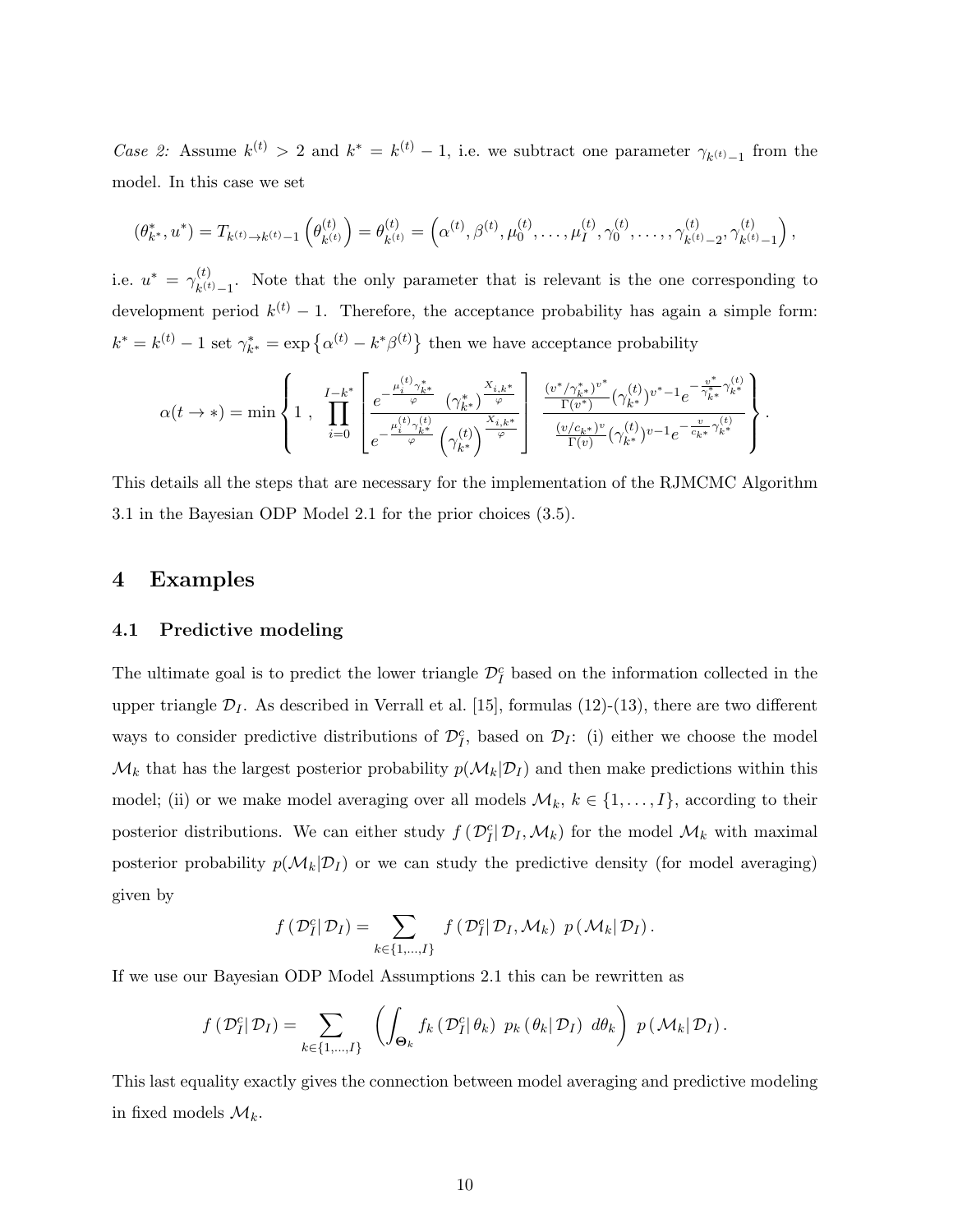This density is now approximated with the help of the empirical distribution of  $(\Theta^{(t)})_{t\geq T+1}$  from the RJMCMC Algorithm 3.1, where T denotes the burn-in cost until the Markov chain  $(\Theta^{(t)})_{t\geq 0}$ has sufficiently converged to the stationary limit distribution  $p(\mathcal{M}_k, \theta_k | \mathcal{D}_I)$ . Then approximate

$$
f\left(\mathcal{D}_I^c|\mathcal{D}_I\right) \approx \frac{1}{N} \sum_{t=T+1}^{T+N} f_k\left(\mathcal{D}_I^c \middle| \theta_{k^{(t)}}^{(t)}\right), \qquad (4.1)
$$

and similarly we choose the marginal distribution for fixed k for  $f(\mathcal{D}_I^c|\mathcal{D}_I,\mathcal{M}_k)$ .

This means that we have approximated the full predictive distribution from which we can calculate any key figure and risk measure. For simplicity we concentrate in this article on the claims reserves and the prediction variance. The claims reserves are given by

$$
R = \sum_{i=1}^{I} \sum_{j=I-i+1}^{I} \mathbb{E}\left[X_{i,j} | \mathcal{D}_{I}\right] = \sum_{i+j>I} \mathbb{E}\left[\mu_{i} \gamma_{j} | \mathcal{D}_{I}\right] \approx \frac{1}{N} \sum_{t=T+1}^{T+N} \left[\sum_{i+j>I} \mu_{i}^{(t)} \gamma_{j}^{(t)}\right] \stackrel{def.}{=} \widehat{R}, (4.2)
$$

where  $\mu_i^{(t)}$  $i \choose i$  and  $\gamma_j^{(t)}$  $j_j^{(t)}$  is extracted from  $\Theta^{(t)}$ . Note that we write  $\{i + j > I\}$  as abbreviation for  $\{i + j > I, 1 \le i \le I, 1 \le j \le I\}$ . Similar to (4.1) in England et al. [6] we obtain for the prediction variance (conditional mean square error of prediction)

$$
\operatorname{mse}_{\sum_{i+j>I} X_{i,j} | \mathcal{D}_I} (R) = \operatorname{Var} \left( \sum_{i+j>I} X_{i,j} \middle| \mathcal{D}_I \right) = \varphi \left( R + \operatorname{Var} \left( \sum_{i+j>I} \mu_i \gamma_j \middle| \mathcal{D}_I \right) \right).
$$

This is approximated by

$$
\widehat{\text{msep}} \sum_{i+j>I} X_{i,j} | \mathcal{D}_I \left( \widehat{R} \right) = \varphi \ \widehat{R} + \frac{1}{N} \sum_{t=T+1}^{T+N} \left[ \sum_{i+j>I} \left( \mu_i^{(t)} \gamma_j^{(t)} \right)^2 \right] - (\widehat{R})^2. \tag{4.3}
$$

Completely analogously we obtain the predictor  $\widehat{R}^k$  and the corresponding conditional MSEP estimator  $\widehat{\text{msep}}_{\substack{\sum \mu \ j \geq I}}^k X_{i,j} | \mathcal{D}_I \left( \widehat{R}^k \right)$  within model  $\mathcal{M}_k, k \in \{1, \ldots, I\}$ .

### 4.2 Synthetic example 1

The aim in our first synthetic example is to generate simulated data from given parameters  $\vartheta$ according to the Bayesian ODP Model 2.1 for a fixed truncation index k and to see whether the RJMCMC algorithm can detect the true truncation index.

We choose  $I = 9, k = 4, \varphi = 25,000$  and

$$
\theta_k = \left( \alpha = -1.6159, \ \beta = 0.2, \ \mu_0 = (1.02)^0 \cdot 10^7, \ \dots, \mu_I = (1.02)^I \cdot 10^7, \ \gamma_0 = 15.9\%, \ \gamma_1 = 17.9\%, \ \gamma_2 = 17.9\%, \ \gamma_3 = 13.9\% \right).
$$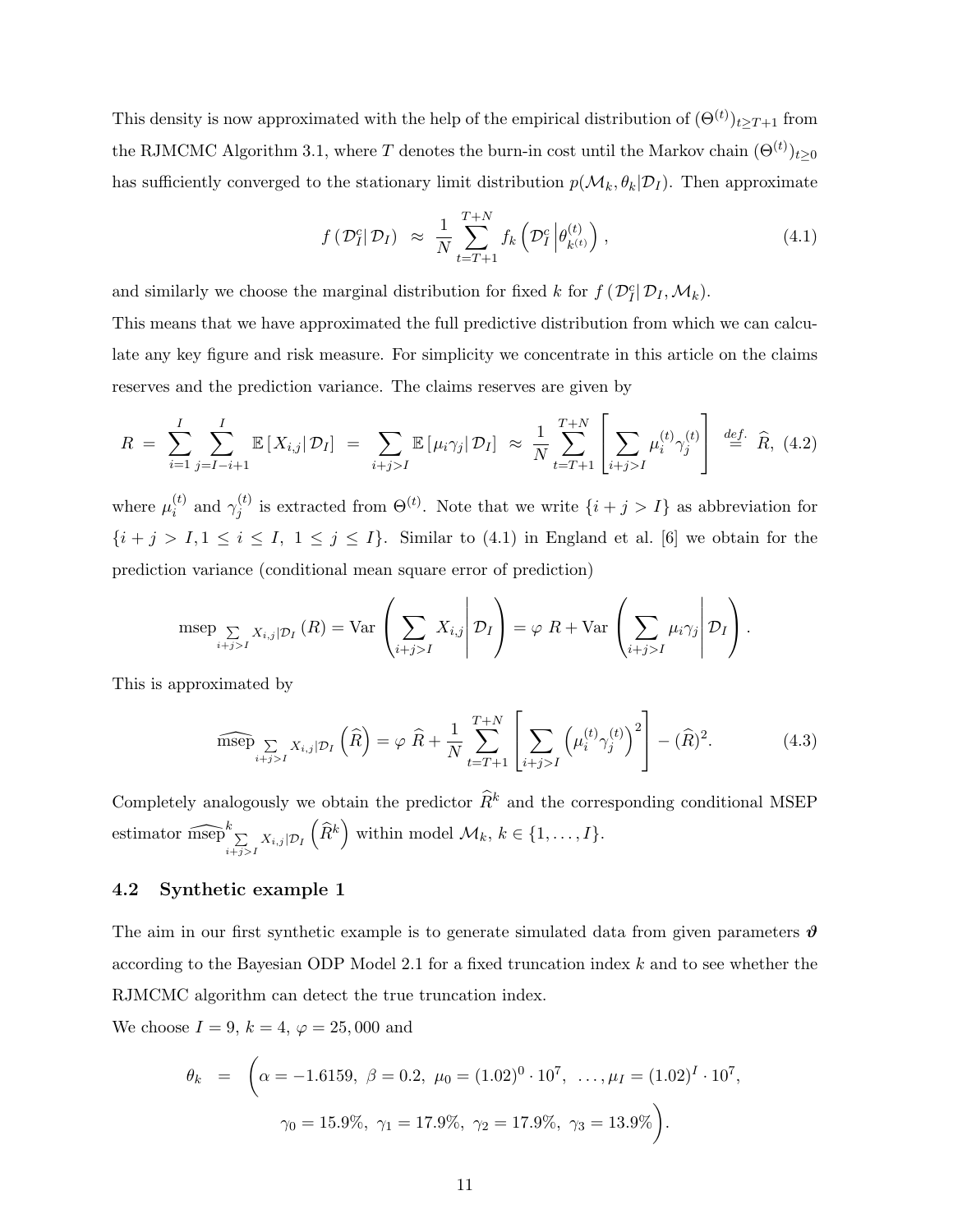Note that we choose a fixed row exposure of  $\mu_0 = 10^7$  and we expand this with a constant inflation rate of 2%. The column parameters (especially  $\alpha$ ) are chosen such that we obtain  $\sum_{j=0}^{9} \gamma_j = 100\%$ , i.e. we have a normalized claims development pattern. From these parameters we generate a set of observations  $\mathcal{D}_I$ . The data is provided in Table 1.

| i/j              | $\overline{0}$ | 1         | $\overline{2}$ | 3         | $\overline{4}$ | 5       | 6       | 7       | 8       | 9       |
|------------------|----------------|-----------|----------------|-----------|----------------|---------|---------|---------|---------|---------|
| $\boldsymbol{0}$ | 1,619,686      | 1,605,365 | 1,789,134      | 1,204,245 | 701,947        | 644,759 | 741,318 | 606,242 | 419,492 | 433,979 |
| 1                | 2,096,654      | 1,828,792 | 1,912,791      | 1,283,858 | 1,172,218      | 714,845 | 707,710 | 525,486 | 397,655 |         |
| $\overline{2}$   | 2,013,759      | 1,736,024 | 1,684,836      | 1,885,917 | 852,724        | 612,746 | 734,329 | 566,127 |         |         |
| 3                | 1,508,176      | 1,748,213 | 1,714,909      | 1,453,170 | 890,544        | 669,430 | 480,932 |         |         |         |
| $\overline{4}$   | 1,565,750      | 1,640,238 | 2,160,561      | 1,985,603 | 1,127,682      | 871,973 |         |         |         |         |
| 5                | 2,199,588      | 2,158,210 | 1,854,062      | 1,792,833 | 852,008        |         |         |         |         |         |
| $\,6\,$          | 2,065,669      | 2,217,071 | 1,818,990      | 1,270,410 |                |         |         |         |         |         |
| $\overline{7}$   | 1,858,507      | 2,625,637 | 1,863,646      |           |                |         |         |         |         |         |
| 8                | 1,783,441      | 1,900,148 |                |           |                |         |         |         |         |         |
| 9                | 1,848,961      |           |                |           |                |         |         |         |         |         |

Table 1: Synthetic example 1: data  $\mathcal{D}_I$ .

In a first step we apply the classical ODP model (see England-Verrall [5] and Wüthrich-Merz [16], Sections 2.3 and 6.4) and derive the MLEs for  $\mu_i$  and  $\gamma_j$  irrespective of the truncation index. This provides the results in Table 2. From this we can calculate the "true" claims

|  |  |  | $j, i =$ 0 1 2 3 4 5 6 7 8                                                                                                                                                                                                              |  |  |
|--|--|--|-----------------------------------------------------------------------------------------------------------------------------------------------------------------------------------------------------------------------------------------|--|--|
|  |  |  | $\boxed{\widehat{\gamma}_i^{MLE}$ 16.7% 17.4% 16.6% 14.2% 8.5% 6.6% 6.4% 5.3% 3.9% 4.4%                                                                                                                                                 |  |  |
|  |  |  | $\widehat{\mu}_i^{MLE}$ 9.8-10 <sup>6</sup> 11.1-10 <sup>6</sup> 11.0-10 <sup>6</sup> 9.8-10 <sup>6</sup> 11.7-10 <sup>6</sup> 12.1-10 <sup>6</sup> 11.4-10 <sup>6</sup> 12.5-10 <sup>6</sup> 10.8-10 <sup>6</sup> 11.8-10 <sup>6</sup> |  |  |

Table 2: Synthetic example 1: MLE for data  $\mathcal{D}_I$  given in Table 1.

reserves (because we know the true parameters  $\theta_k$ ) and the ones provided by the MLE method. They are given by

$$
\widehat{R}^{\theta_k} = \sum_{i+j>I} \mathbb{E}[X_{i,j} | \theta_k] = \sum_{i+j>I} \mu_i \gamma_j = 34,409,274,
$$
  

$$
\widehat{R}^{MLE} = \sum_{i+j>I} \widehat{\mu}_i^{MLE} \widehat{\gamma}_j^{MLE} = 34,855,692.
$$

We see that in this particular example the MLE method over-estimates the true claims reserves by  $446,418$  (approximately  $1.3\%$ ).

In order to apply the Bayesian ODP Model 2.1 we need to specify the parameters and the prior distributions. We set  $\varphi = 25,000$ , i.e. to the true value. The prior means of  $\mu_i$  and  $\gamma_j$  are specified as follows

$$
\mathbb{E}[\mu_i] = m_i \stackrel{!}{=} \widehat{\mu}_i^{MLE} \quad \text{and} \quad \mathbb{E}[\gamma_j] = c_j \stackrel{!}{=} \widehat{\gamma}_j^{MLE}.
$$
 (4.4)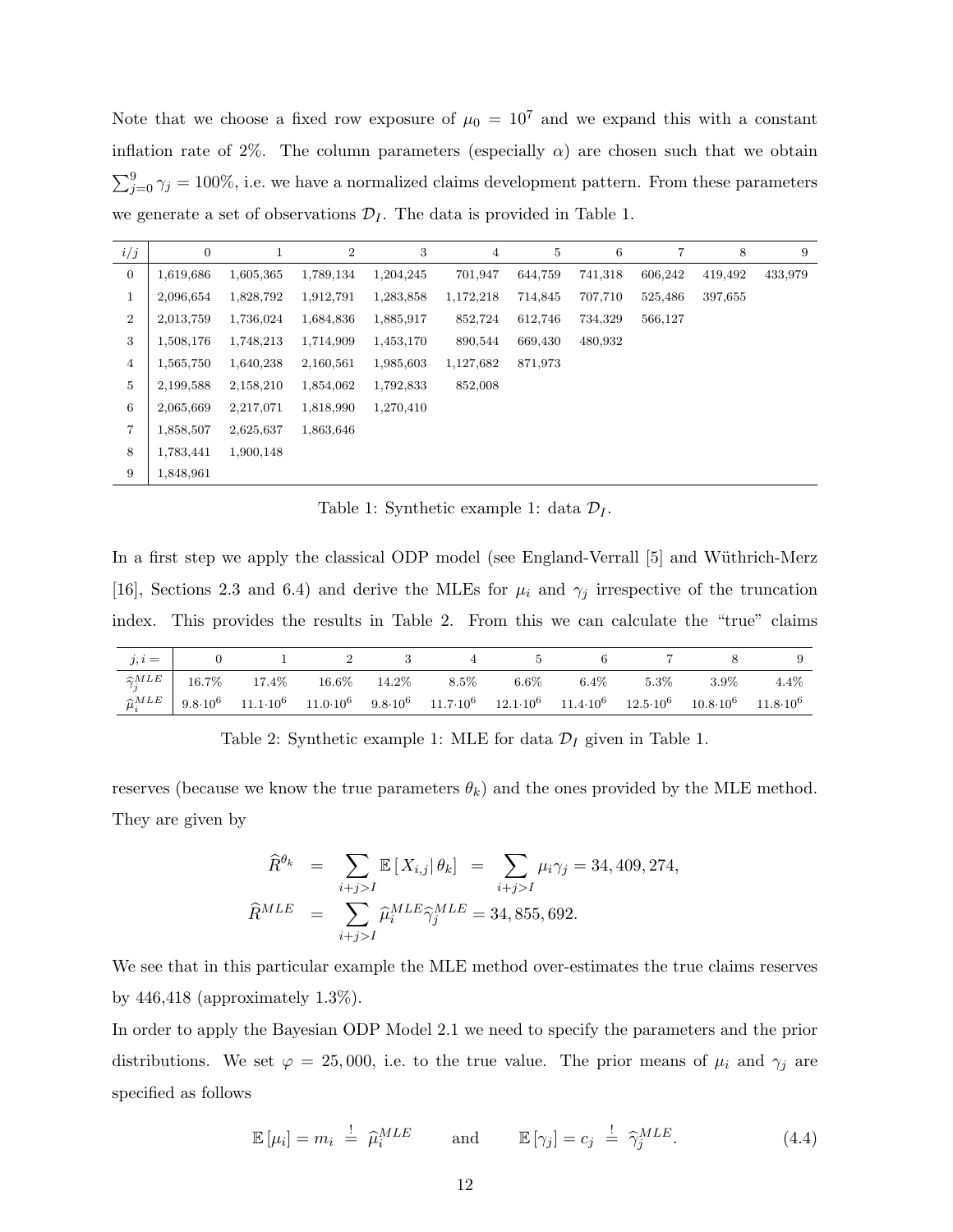Note that we have for the coefficient of variations

$$
\text{Vco}(\mu_i) = \frac{\text{Var}(\mu_i)^{1/2}}{\mathbb{E}[\mu_i]} = s^{-1/2} \qquad \text{and} \qquad \text{Vco}(\gamma_j) = \frac{\text{Var}(\gamma_j)^{1/2}}{\mathbb{E}[\gamma_j]} = v^{-1/2}. \tag{4.5}
$$

We assume that the expert can specify the exposure  $\mu_i$  with a coefficient of variation of 10% which corresponds to the choice  $s = 100$ . The priors for  $\gamma_j$  are chosen rather non-informatively with  $v = 1$ , which corresponds to a coefficient of variation of 100%. Finally, we make the following expert choices for the priors of  $\alpha$  and  $\beta$  (these are based on the MLE observations)  $a = -1$ ,  $\sigma = 10, b = 0.5, \tau = 10$ . Model 2.1 is then completely specified and posterior distributions can be calculated for fixed truncation index k.

In order to apply the RJMCMC Algorithm 3.1 there remains the choice of the proposal distribution for the update of  $(\alpha^{(t)}, \beta^{(t)})$  in Step (2b) of the RJMCMC algorithm, and the choice of the parameter  $v^*$  in Step (2c). We choose  $v^* = 100$  which provides a jump rate between the models of  $10.8\%$  (within RJMCMC Step  $(2c)$ ). As proposal distributions in Step  $(2b)$  we choose Gaussian distributions with

$$
\alpha^*|_{\alpha^{(t)}} \sim \mathcal{N}(\alpha^{(t)}, 0.05)
$$
 and  $\beta^*|_{\beta^{(t)}} \sim \mathcal{N}(\beta^{(t)}, 0.05)$ .

This choice provides an average acceptance rate of 18.4%.

With these specifications we can run the RJMCMC algorithm. As initial state we choose  $k^{(0)} = 2$ and then we have run  $N = 1,000,000$  simulations after subtraction of burn-in costs  $T = 10,000$ . Figure 1 shows how we jump between the models  $\mathcal{M}_k$  (during the burn-in). The 1,000,000



Figure 1: Model selection  $k^{(t)}$  for the first 10,000 RJMCMC simulations  $t = 0, \ldots, 10,000$ .

RJMCMC samples provide the posterior model probabilities  $p(\mathcal{M}_k|\mathcal{D}_I)$  given in Figure 2. We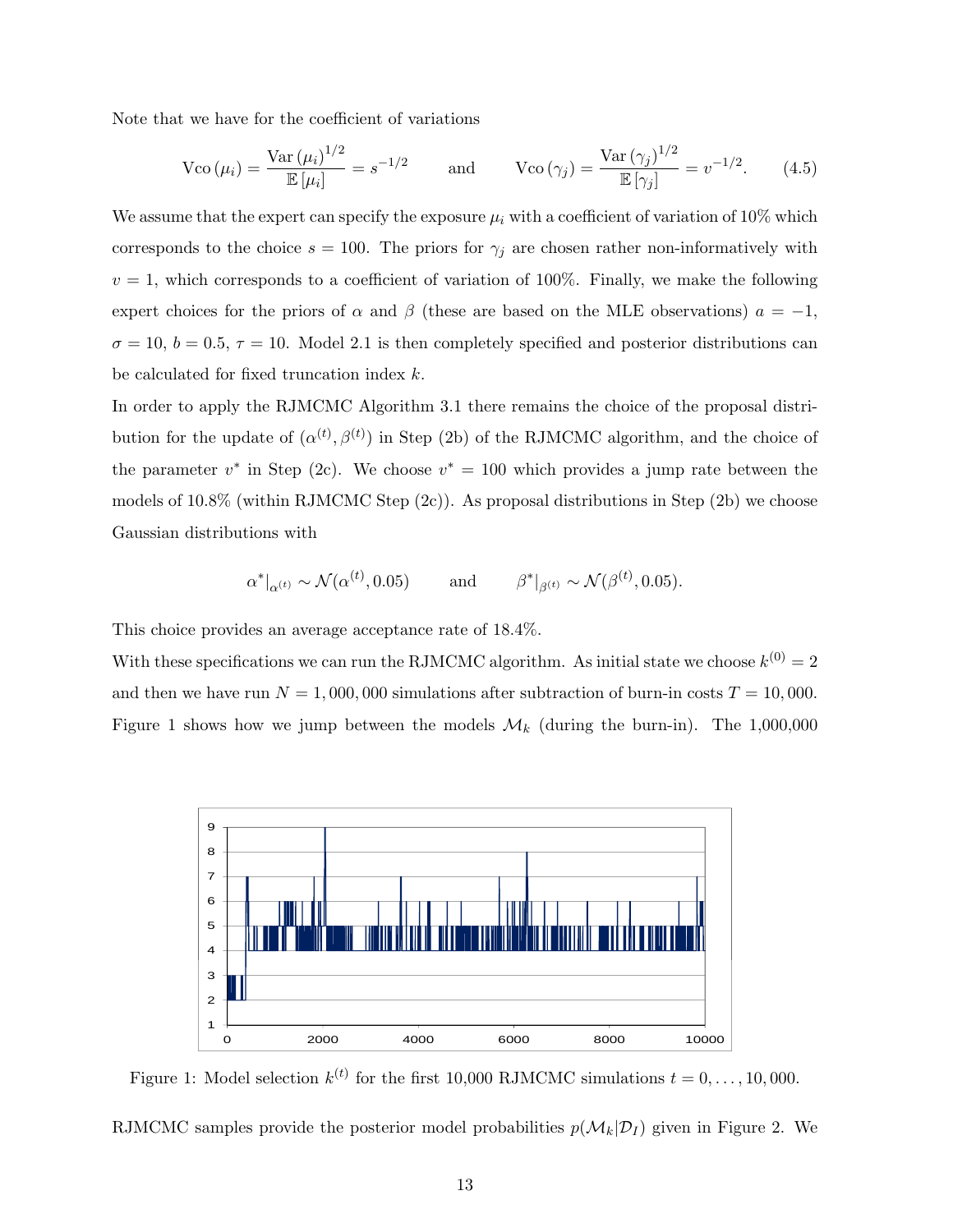

Figure 2: Synthetic example 1: posterior model probabilities  $p(\mathcal{M}_k|\mathcal{D}_I)$  from 1,000,000 simulations.

observe that the RJMCMC algorithm strongly favors model  $\mathcal{M}_4$  (with posterior probability 75%) which corresponds to the correct truncation index  $k = 4$ . In Figure 3 we provide the estimates of the development pattern  $\log(\gamma_j)$ . We see that the RJMCMC pattern  $\log(\mathbb{E}[\gamma_j|\mathcal{D}_I])$ 



Figure 3: Synthetic example 1: true development pattern  $log(\gamma_j)$ , MLE development pattern  $\log(\hat{\gamma}_j^{MLE})$  and posterior means  $\log(\mathbb{E}[\gamma_j | \mathcal{D}_I])$  for  $j = 0, \ldots, 9$ .

smooths the MLE pattern  $\log(\hat{\gamma}_j^{MLE})$ . It is basically a straight line after the truncation index k = 4. It has expected posterior slope  $\mathbb{E}[\beta|\mathcal{D}_I] = 0.16$  which is slightly less than the true value of 0.2.

Finally, we calculate the claims reserves and the prediction variance, the results are provided in Table 3. The resulting claims reserves and prediction variance are compared for three different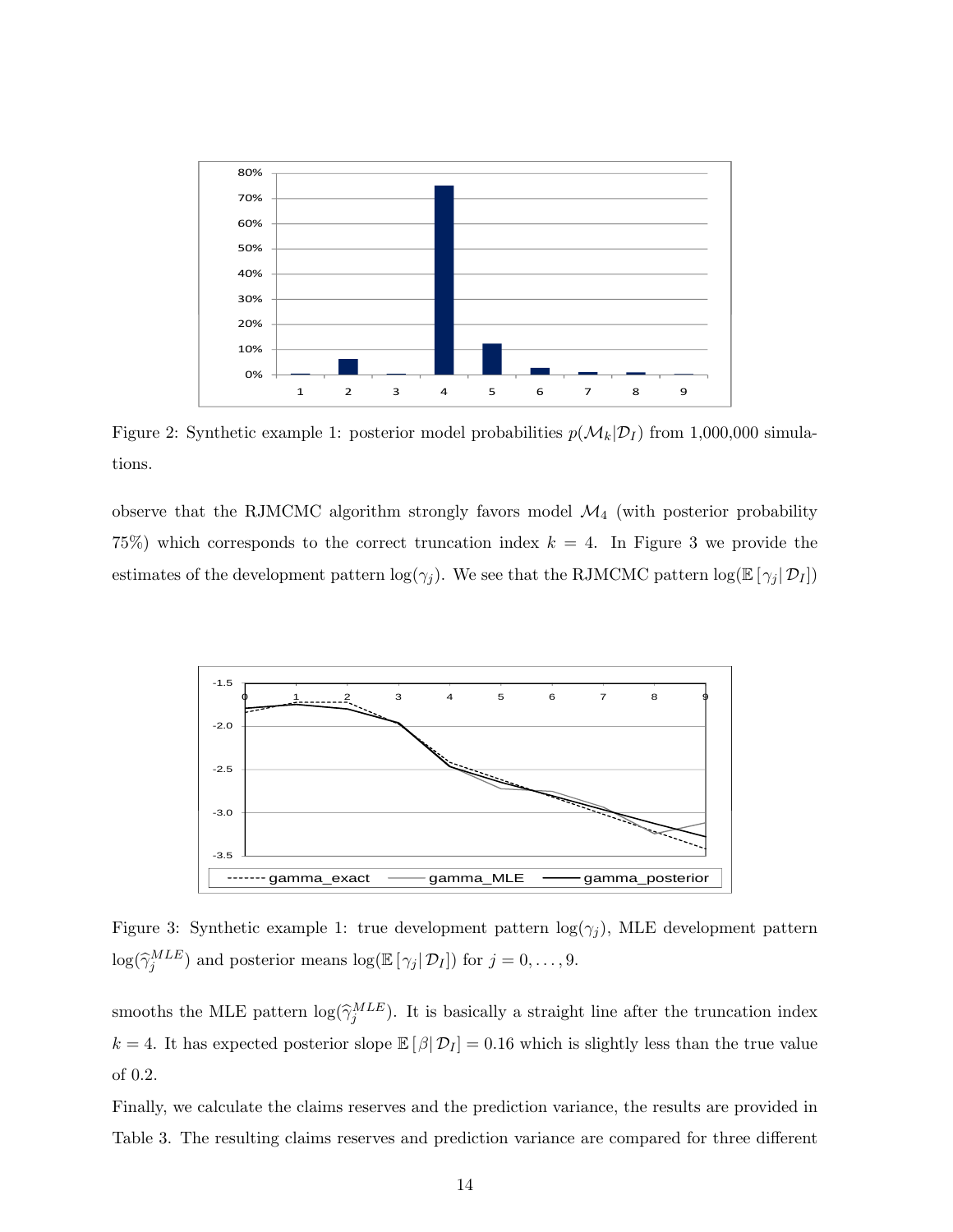|                                                                                         | claims reserves      | $msep^{1/2}$ |
|-----------------------------------------------------------------------------------------|----------------------|--------------|
| full model $f(\mathcal{D}_I^c \mathcal{D}_I)$                                           | 34,507,772 2,038,016 |              |
| maximal posterior probability model $f_4(\mathcal{D}_I^c \mathcal{D}_I, \mathcal{M}_4)$ | 34,515,029 1,991,573 |              |
| Bayesian ODP model of England et al. [6]                                                | 34,887,898 2,083,059 |              |

Table 3: Synthetic example 1: resulting claims reserves and prediction variance for the three models  $f(\mathcal{D}_I^c|\mathcal{D}_I)$  (full model),  $f_4(\mathcal{D}_I^c|\mathcal{D}_I,\mathcal{M}_4)$  (model with the highest posterior probability  $p(M_k|D_I)$  and  $f_9(\mathcal{D}_I^c|D_I, \mathcal{M}_9)$  (model with no smoothing of column parameters  $\gamma_j$  according to England et al. [6]).

models: (1) full model  $f(\mathcal{D}_I^c|\mathcal{D}_I)$ ; (2) model  $f_4(\mathcal{D}_I^c|\mathcal{D}_I, \mathcal{M}_4)$  with the highest posterior probability  $p(M_k|D_I);$  (3) the individual column parameters  $\gamma_j$  model  $f_9(\mathcal{D}_I^c|\mathcal{D}_I,\mathcal{M}_9)$ , according to England et al. [6].

#### Observations.

We observe that the full model and the maximal posterior probability model  $\mathcal{M}_4$  give very similar claims reserves. This is clear because  $\mathcal{M}_4$  has a posterior probability of 75% and hence is the dominant sub model in the full model. The Bayesian ODP model clearly deviates from the other two models, it gives different reserves and has a higher conditional MSEP (which partly comes from the fluctuation of the posterior development pattern).

If we consider the conditional MSEPs we see that  $\mathcal{M}_4$  gives a lower value. This low value is based on the fact that  $k = 4$  is an optimal truncation level for the parameter reduction. Whereas the full model also averages over less optimal truncation levels which have a higher conditional MSEP. Henceforth, we can either go for  $\mathcal{M}_4$  or we can go for the full model (and then we also account for some model uncertainty in the prediction uncertainty analysis).

Finally, we also remark that the RJMCMC algorithm gives the full posterior distribution (4.1). Therefore we could calculate any other risk measure besides the conditional MSEP.

#### 4.3 Synthetic example 2

For the second synthetic example we basically choose the same set up as in the previous example, i.e.  $I = 9, \varphi = 25,000$  and  $\mu_i = (1.02)^i \cdot 10^7$  for  $i \in \{0,\ldots,I\}$ . For the column development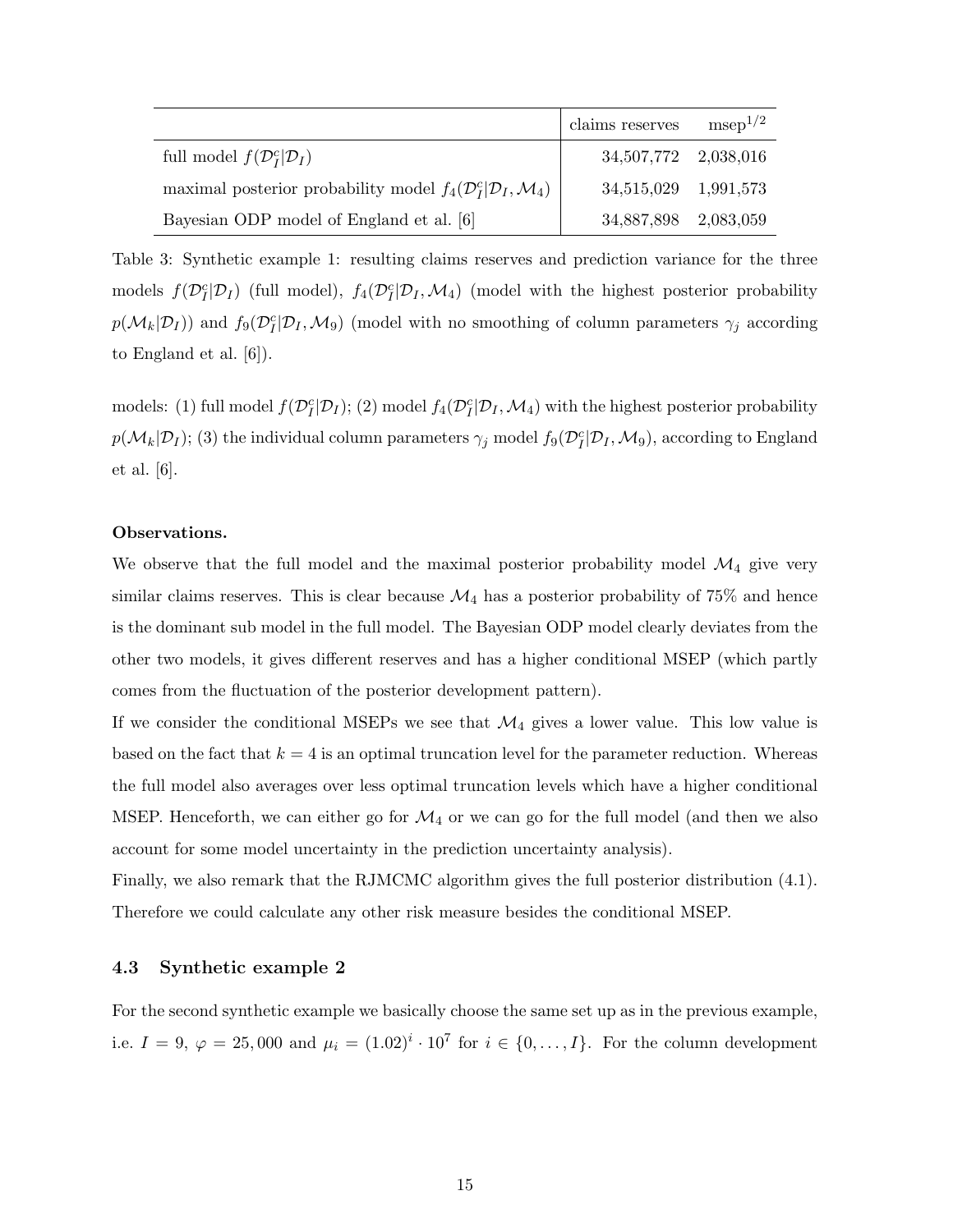factors  $\gamma_j$  we choose an exponential decay

$$
\gamma_j = \exp\{\alpha - j\beta\}, \quad \text{for } j \in \{0, \dots, 3, 5, \dots, 9\},
$$
  
with  $\alpha = -1.5935$  and  $\beta = 0.2$ ,

and  $\gamma_4 = 12.2\%$ . That is, we choose a straight line for log  $\gamma_j$  but one column parameter deviates from this straight line. We then generate data  $\mathcal{D}_I$  which provides Table 4. For this data we

| i/j              | $\boldsymbol{0}$ |           | 2         | 3         | $\overline{4}$ | 5       | 6       | 7       | 8       | 9       |
|------------------|------------------|-----------|-----------|-----------|----------------|---------|---------|---------|---------|---------|
| $\boldsymbol{0}$ | 1,794,068        | 1,428,926 | 1,278,271 | 1,285,400 | 1,509,556      | 693,145 | 596,088 | 420,823 | 496,766 | 257,272 |
| 1                | 1,712,508        | 2,038,374 | 1,493,193 | 982,989   | 1,289,018      | 722,341 | 745,301 | 497,190 | 539,322 |         |
| $\overline{2}$   | 2,127,632        | 1,728,955 | 1,136,952 | 1,207,146 | 1,463,763      | 761,753 | 483,590 | 546,506 |         |         |
| 3                | 2,412,364        | 1,964,107 | 1,477,259 | 1,276,313 | 1,281,865      | 592,705 | 722,250 |         |         |         |
| 4                | 2,287,037        | 1,792,895 | 1,737,740 | 1,265,971 | 1,260,319      | 876,562 |         |         |         |         |
| 5                | 2, 265, 176      | 2,005,222 | 1,635,869 | 1,137,083 | 1,314,653      |         |         |         |         |         |
| 6                | 2,290,865        | 1,612,424 | 1,674,967 | 1,368,915 |                |         |         |         |         |         |
| 7                | 2,268,155        | 2,527,768 | 1,605,586 |           |                |         |         |         |         |         |
| 8                | 2,132,379        | 1,727,481 |           |           |                |         |         |         |         |         |
| 9                | 2,163,595        |           |           |           |                |         |         |         |         |         |

Table 4: Synthetic example 2: data  $\mathcal{D}_I$ .

can calculate the maximal posterior probability which provides Figure 4. We observe that



Figure 4: Synthetic example 2: posterior model probabilities  $p(\mathcal{M}_k|\mathcal{D}_I)$  from 1,000,000 simulations.

the RJMCMC algorithm clearly detects that there is something wrong in  $\gamma_4$  and it attaches with posterior probability of 80% a straight line after that development period, i.e. it strongly favors model  $\mathcal{M}_5$ . In Figure 5 we provide the estimates of the development pattern  $\log(\gamma_j)$ . In this example the posterior means match the true values very well and we clearly see that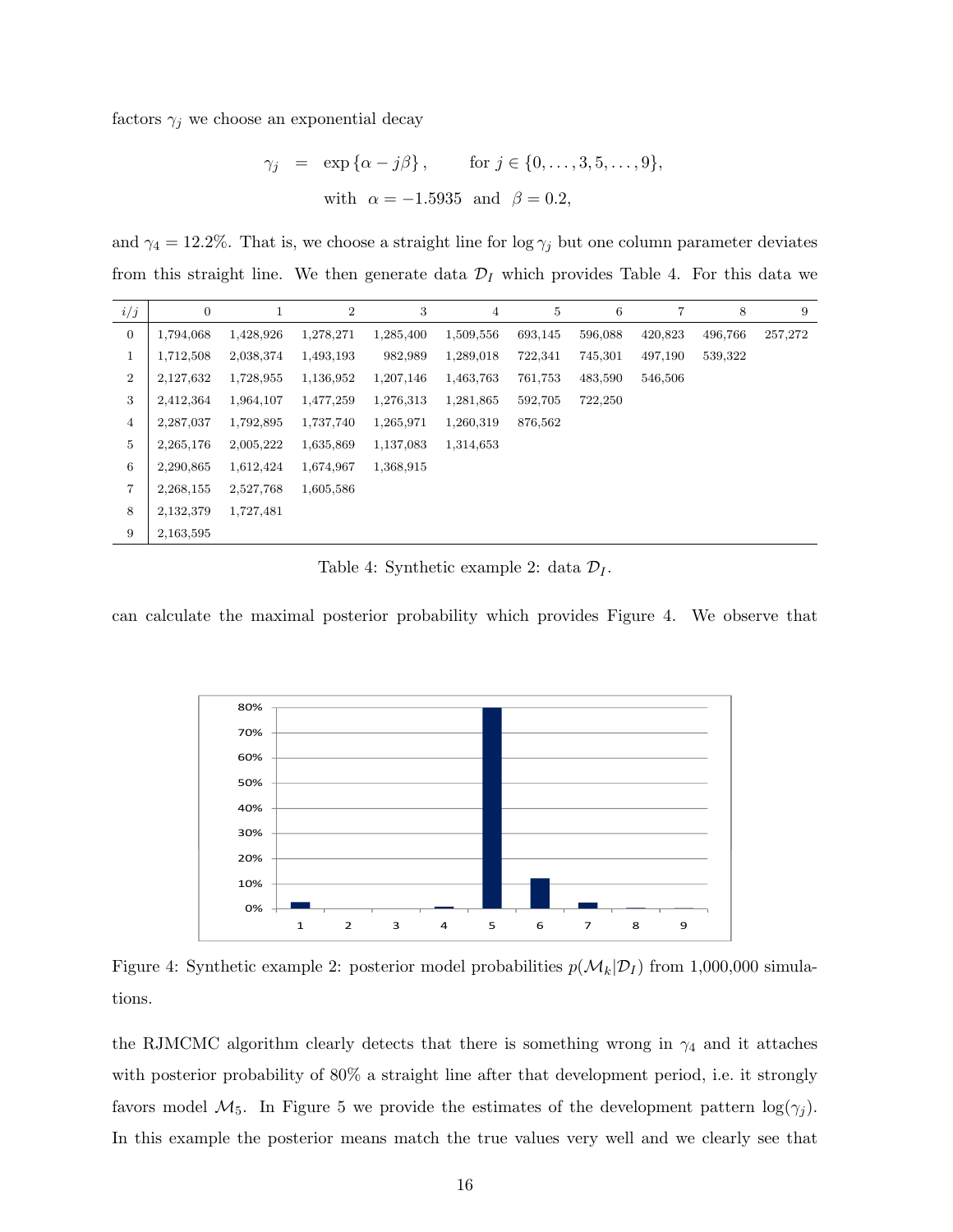

Figure 5: Synthetic example 2: true development pattern  $log(\gamma_j)$ , MLE development pattern  $\log(\hat{\gamma}_j^{MLE})$  and posterior means  $\log(\mathbb{E}[\gamma_j | \mathcal{D}_I])$  for  $j = 0, \ldots, 9$ .

 $\log \gamma_4$  deviates from the straight line. The MLE has, not surprisingly, more deviations from the straight line, especially for high development periods where we have only few observations.

#### 4.4 Real data example

We choose a liability insurance run-off portfolio where we have data for 22 development years j and accident years i. The data is provided in Table 7. Note that we have a very slow run-off of the liabilities and we would like to fit an exponential decay to late development year parameters  $\gamma_i$  for large j.

We choose similar prior distributions of  $\mu_i$  and  $\gamma_j$  to the previous examples, i.e. as prior mean we choose the MLEs  $\hat{\mu}_i^{MLE}$  and  $\hat{\gamma}_j^{MLE}$  with prior uncertainties  $s = 100$  and  $v = 1$ , see (4.4)-(4.5). The distributions of  $\alpha$  and  $\beta$  are as in synthetic example 1, i.e.  $a = -1, \sigma = 10, b = 0.5$  and  $\tau = 10$ . The jump rate between the models is driven by  $v^* = 100$  which provides an average model jump rate of 14.5% and the proposal parameters in Step (2b) are chosen as

$$
\alpha^*|_{\alpha^{(t)}} \sim \mathcal{N}(\alpha^{(t)}, 0.02) \quad \text{and} \quad \beta^*|_{\beta^{(t)}} \sim \mathcal{N}(\beta^{(t)}, 0.02).
$$

This choice provides an average acceptance rate of 14.6%. Finally, we need to choose the dispersion parameter  $\varphi$ . For this parameter we do an ad-hoc choice using Pearson's residuals, see (6.58) in Wüthrich-Merz [16]. This provides  $\hat{\varphi} = 631.8$ . Now we have specified all parameters so that we can apply the RJMCMC Algorithm 3.1 for the Bayesian ODP Model 2.1. We again run  $N = 1,000,000$  simulations after the subtraction of the burn-in costs of  $T = 10,000$ .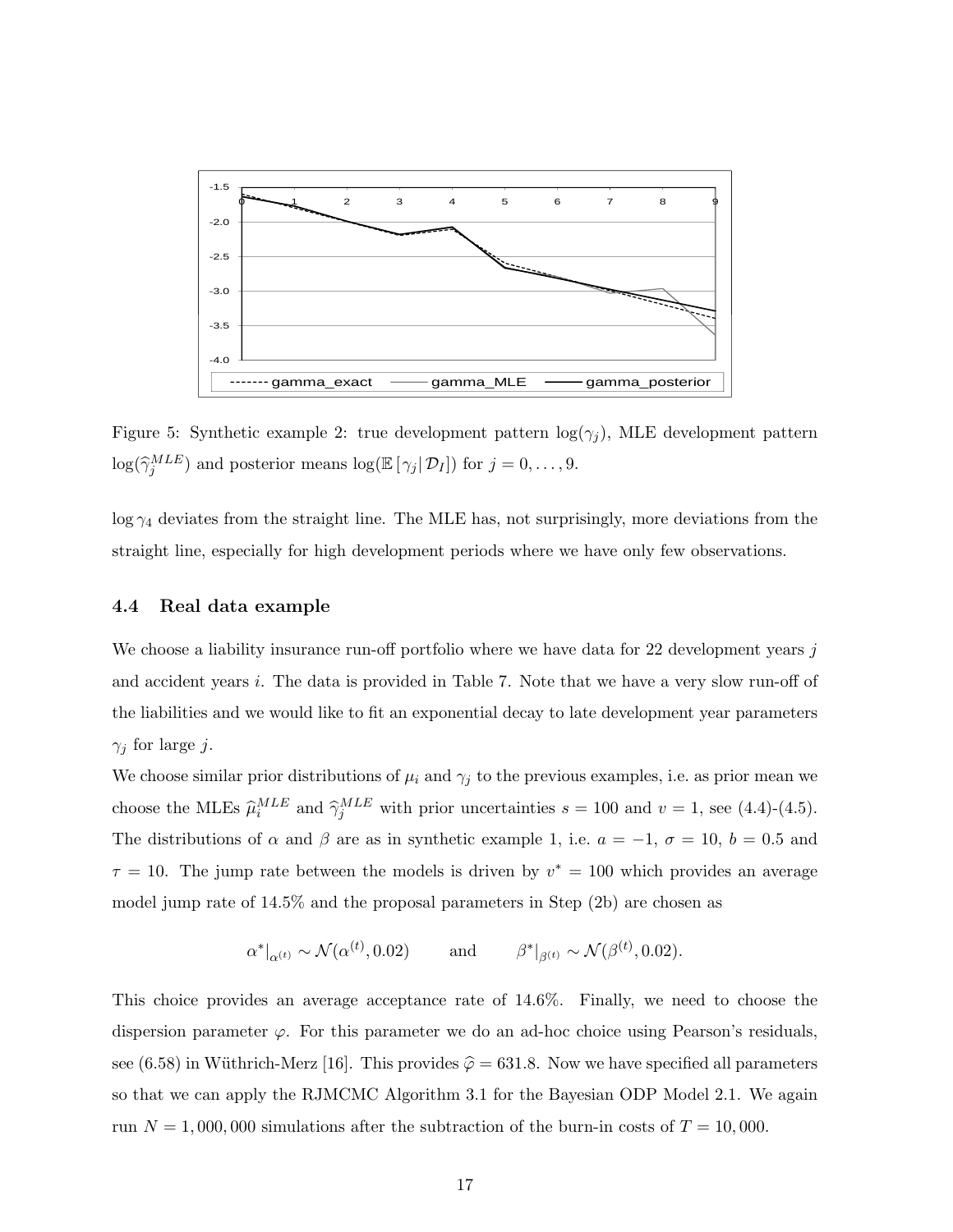

Figure 6: Real data example: posterior model probabilities  $p(M_k|D_I)$  from 1,000,000 simulations.

This RJMCMC simulation provides the posterior model probabilities in Figure 6. Figure 6 gives a rather clear picture that we have an exponential decay in  $\gamma_j$  after development period  $k = 7$ , i.e. the RJMCMC algorithm favors model  $\mathcal{M}_7$  with posterior probability of 63%. The reason for this strong preference can also be seen in Figure 7 where we plot  $\log \gamma_j$ . In the real data



Figure 7: Real data example: MLE development pattern  $\log(\hat{\gamma}_j^{MLE})$  and posterior means  $\log(\mathbb{E} [\gamma_j | \mathcal{D}_I])$  for  $j = 0, \ldots, 21$ .

example we then obtain the claims reserves provided in Table 5.

#### Observations.

We see that the claims reserves from the maximal posterior probability model  $\mathcal{M}_7$  are approxi-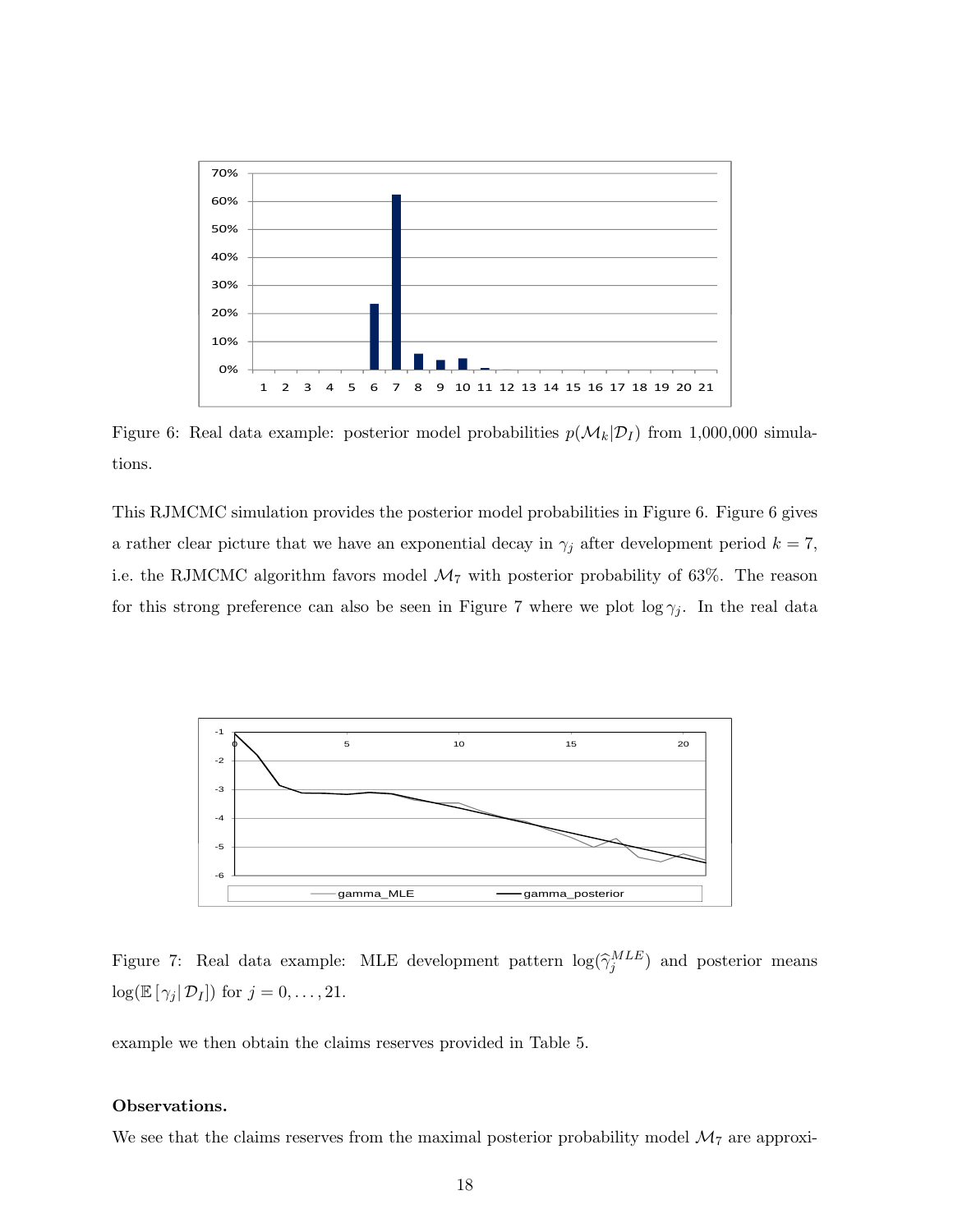|                                                                                        | claims reserves $msep^{1/2}$ |        |
|----------------------------------------------------------------------------------------|------------------------------|--------|
| full model $f(\mathcal{D}_I^c \mathcal{D}_I)$                                          | 1,475,438                    | 55,810 |
| maximal posterior probability model $f_7(\mathcal{D}_I^c \mathcal{D}_I,\mathcal{M}_7)$ | 1,476,301                    | 54,073 |
| Bayesian ODP model of England et al. [6]                                               | 1,463,376                    | 56,247 |

Table 5: Real data example: resulting claims reserves and prediction variance for the three models  $f(\mathcal{D}_I^c|\mathcal{D}_I)$  (full model),  $f_7(\mathcal{D}_I^c|\mathcal{D}_I,\mathcal{M}_7)$  (model with the highest posterior probability  $p(M_k|D_I)$ ) and  $f_{21}(D_I^c|D_I, M_{21})$  (model with no smoothing of column parameters  $\gamma_j$  according to England et al. [6]).

mately the same as the one from the full model. This comes from the fact that in model  $\mathcal{M}_7$  we obtain  $\mathbb{E}[\beta|\mathcal{D}_I, \mathcal{M}_7] = 0.1746$  which is very similar compared to the full model  $\mathbb{E}[\beta|\mathcal{D}_I] = 0.1765$ . That is, we obtain about the same decay of the outstanding loss liabilities in model  $\mathcal{M}_7$  as in the full model. Moreover, the maximal posterior probability model  $\mathcal{M}_7$  is rather dominant. The resulting conditional MSEP figures are also very similar between the maximal posterior model and the full model. The slight difference should not be over-stated.

The Bayesian ODP model of England et al. [6] gives a lower result for the claims reserves which is mainly caused by the low development parameters  $\gamma_j$  in periods  $j = 16, 18, 19$  (see Figure 7). Because the full model gives such a clear picture about the truncation index  $k = 7$  we believe that the Bayesian ODP model under-estimates the outstanding loss liabilities.

#### Tail factors.

The data in Table 7 also suggests that there is a claims development beyond development period  $j = 21$ , i.e. we need to estimate a tail factor that accounts for the payments after  $j = 21$ . Using the exponential decay, we can now easily fit a tail factor to the observed triangle. We denote the tail factor by

$$
\gamma_+ = \sum_{j>21} \gamma_j = \sum_{j>21} \exp \left\{ \alpha - j\beta \right\}.
$$

If we assume that, conditionally given all parameters, the payments beyond development year  $j = 21$  have independent over-dispersed Poisson distributions, i.e.

$$
\left.\frac{\sum_{j>21}X_{i,j}}{\varphi}\right|_{\mathbf{\theta}} \sim \text{Poi }(\mu_i \gamma_+/\varphi),
$$

then we get the predictive distribution including tail factors. The RJMCMC provides then an empirical approximation to the conditional posterior distribution

$$
f(X_{i,j}; i+j > I, 0 \leq i \leq I, j \geq 1 | \mathcal{D}_I).
$$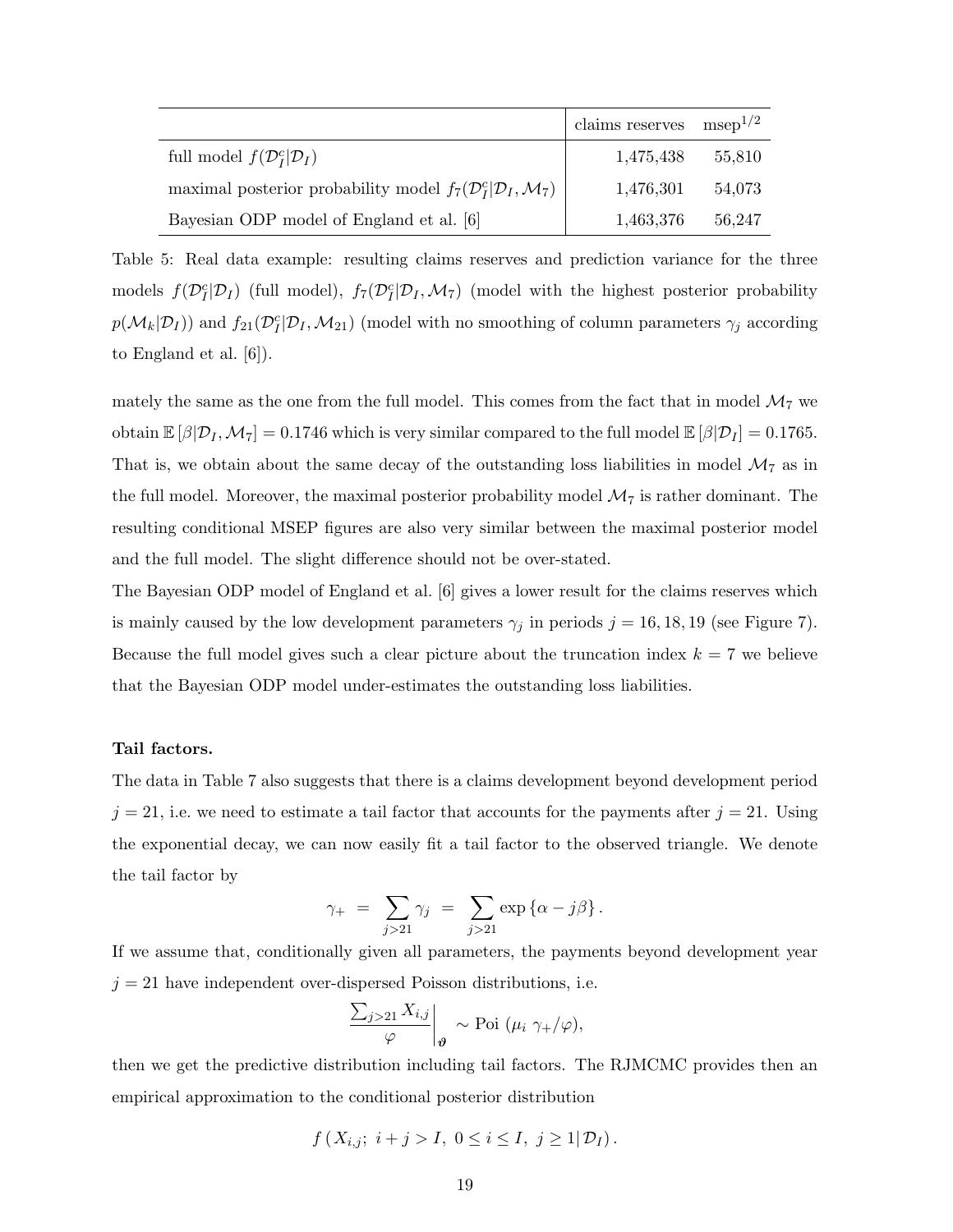In view of (4.2) we obtain the reserves including the tail factor

$$
R^{+} = \sum_{i=0}^{I} \sum_{j=1}^{\infty} \mathbb{E} \left[ X_{i,j} | \mathcal{D}_{I} \right] = \sum_{i=0}^{I} \sum_{j=1}^{\infty} \mathbb{E} \left[ \mu_{i} \gamma_{j} | \mathcal{D}_{I} \right] = R + \sum_{i=0}^{I} \mathbb{E} \left[ \mu_{i} \gamma_{+} | \mathcal{D}_{I} \right], \tag{4.6}
$$

which is obtained from the RJMCMC sample as in  $(4.2)$ . In a similar fashion we also obtain the corresponding conditional MSEP. If we restrict Model Assumptions 2.1 for  $\beta$  to distributions that are supported on the positive real line, we obtain posterior tail factor

$$
\sum_{i=0}^{I} \mathbb{E} \left[ \mu_i \gamma_+ | \mathcal{D}_I \right] = \sum_{i=0}^{I} \mathbb{E} \left[ \mu_i \sum_{j>21} \exp \left\{ \alpha - j\beta \right\} \middle| \mathcal{D}_I \right] = \sum_{i=0}^{I} \mathbb{E} \left[ \mu_i \frac{\exp \left\{ \alpha - 22 \cdot \beta \right\}}{1 - \exp \left\{ -\beta \right\}} \middle| \mathcal{D}_I \right],
$$

which is obtained numerically. The results are presented in Table 6.

|                                     | no tail factor                   |        | with tail factor |              |  |  |  |
|-------------------------------------|----------------------------------|--------|------------------|--------------|--|--|--|
|                                     | reserves $R$ msep <sup>1/2</sup> |        | reserves $R^+$   | $msep^{1/2}$ |  |  |  |
| full model                          | 1,475,438                        | 55,810 | 1,652,599        | 84,556       |  |  |  |
| maximal posterior probability model | 1,476,301                        | 54,073 | 1,654,926        | 72,932       |  |  |  |
| model of England et al. [6]         | 1,463,376                        | 56,247 | not available    |              |  |  |  |

Table 6: Real data example: resulting claims reserves and prediction variance for the three models: full model, model  $\mathcal{M}_7$  with the maximal posterior probability, and model of England et al. [6]).

#### Observations.

We see that the tail factor substantially increases both the claims reserves and the prediction uncertainty. The claims reserves are increased by  $R^+ - R \approx 180,000$  (or 12% in terms of R). This gives roughly 8,000 per accident year  $i \in \{0, \ldots, 21\}$ . The increase in the predictive confidence interval is even 50% or 35%, respectively! We conclude that the tail factor is an important quantity for this data set, both for the claims reserves but also for the uncertainty in these claims reserves.

## 5 Conclusions

This paper has presented an application of RJMCMC methods to an important problem in the management of general insurance business. The method works very well and allows an automatic choice to be made, replacing a manual procedure. We believe that this is advantageous and elegant, since it reduces the need for time consuming analysis which may even introduce a bias.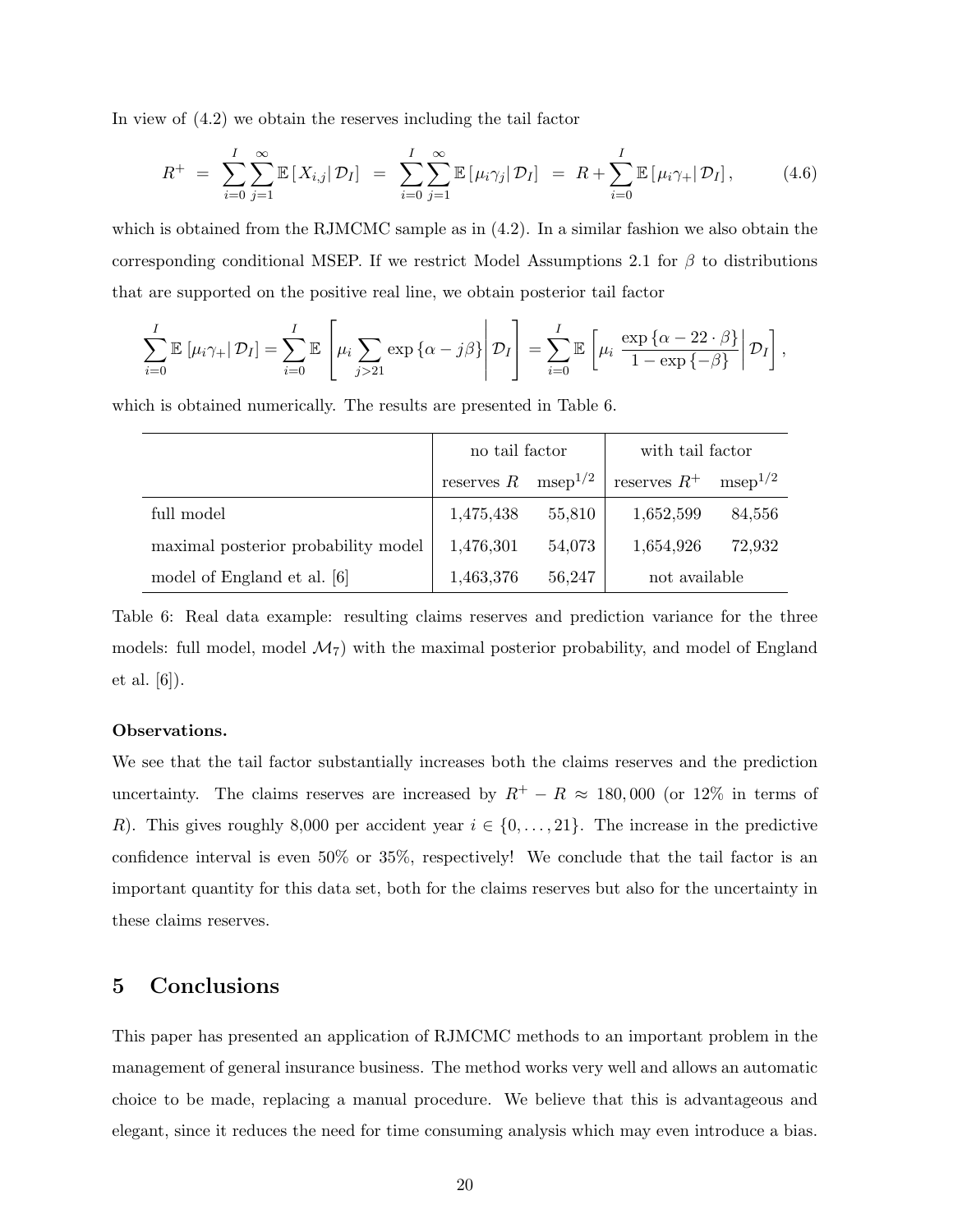## References

- [1] Björkwall, S., Hössjer, O.,Ohlsson, E., Verrall, R.J. (2010). A generalized linear model with smoothing effects for claims reserving. Preprint.
- [2] Bühlmann, H., De Felice, M., Gisler, A., Moriconi, F., Wüthrich, M.V. (2009). Recursive credibility formula for chain ladder factors and the claims development result. Astin Bulletin 39/1, 275-306.
- [3] De Jong, P., Zehnwirth, B. (1983). Claims reserving, state-space models and the Kalman filter. J. Institute Actuaries 110, 157-182.
- [4] England, P.D., Verrall, R.J. (2001). A flexible framework for stochastic claims reserving. Proc. CAS 88, 1-38.
- [5] England, P.D., Verrall, R.J. (2002). Stochastic claims reserving in general insurance. British Actuarial J. 8/3, 443-518.
- [6] England, P.D., Verrall, R.J., W¨uthrich, M.V. (2010). Bayesian overdispersed Poisson model and the Bornhuetter-Ferguson claims reserving method. Preprint.
- [7] Gilks, W.R., Richardson, S., Spiegelhalter, D.J. (1996). Markov Chain Monte Carlo in Practice. Chapman & Hall.
- [8] Gisler, A., Wüthrich, M.V. (2008). Credibility for the chain ladder reserving method. Astin Bulletin 38/2, 565-600.
- [9] Green, P.J. (1995). Reversible jump Markov chain Monte Carlo computation and Bayesian model determination. Biometrika 82/4, 711-732.
- [10] Green, P.J. (2003). Trans-dimensional Markov chain Monte Carlo. In: Highly Structured Stochastic Systems, P.J. Green, N.L. Hjort, S. Richardson (eds.), Oxford Statistical Science Series, 179-206. Oxford University Press.
- [11] Hastings, W.K. (1970). Monte Carlo sampling methods using Markov chains and their applications. Biometrika 57, 97-109.
- [12] Johansen, A.M., Evers, L., Whiteley, N. (2010). Monte Carlo Methods. Lecture notes, Department of Mathematics, University of Bristol.
- [13] Metropolis, N., Rosenbluth, A.W., Rosenbluth, M.N., Teller, A.H., Teller, E. (1953). Equation of state calculations by fast computing machines. J. Chem. Phys. 21/6, 1087-1092.
- [14] Renshaw, A.E., Verrall, R.J. (1998). A stochastic model underlying the chain-ladder technique. British Actuarial J. 4/4, 903-923.
- [15] Verrall, R.J., Hössjer, O., Björkwall, S. (2010). Modelling claims run-off with reversible jump Markov chain Monte Carlo Methods. Preprint.
- [16] Wüthrich, M.V., Merz, M. (2008). Stochastic Claims Reserving Methods in Insurance. Wiley.